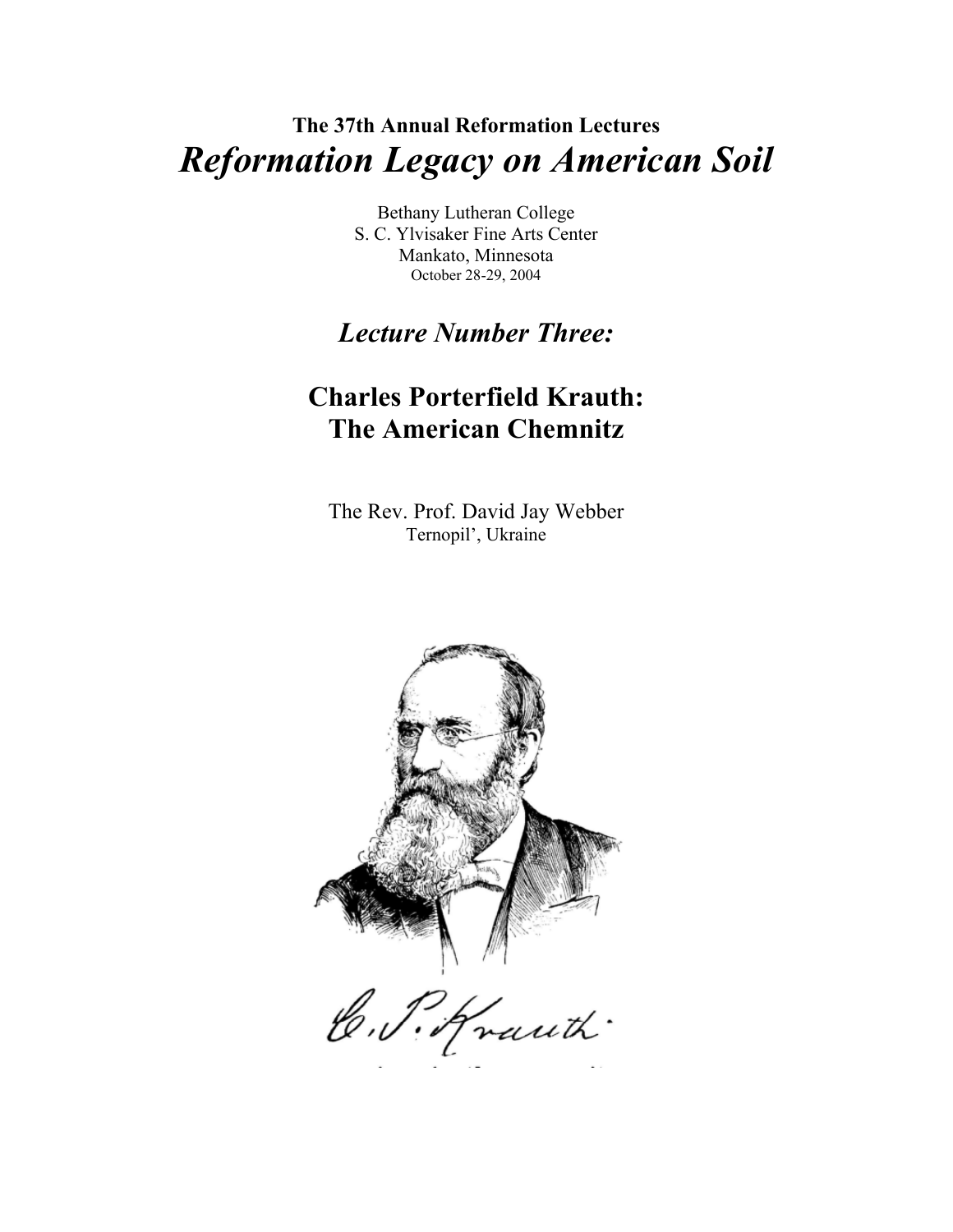#### **Introduction**

C. F. W. Walther, the great nineteenth-century German-American churchman, has some-times been dubbed by his admirers "the American Luther."<sup>[1](#page-1-0)</sup> While all comparisons of this nature have their limitations, there is a lot of truth in this appellation. Walther's temperament, his leadership qualities, and especially his theological convictions would lend legitimacy to such a description.

Similarly, we would like to suggest that Charles Porterfield Krauth, in light of the unique gifts and abilities with which he was endowed, and in light of the thoroughness and balance of his mature theological work, can fittingly be styled "the American Chemnitz." Krauth was in fact an avid student of the writings of the Second Martin, and he absorbed much from him in both form and substance. It is also quite apparent that the mature Krauth always attempted to follow a noticeably Chemnitzian, "Concordistic" approach in the fulfillment of his calling as a teacher of the church in nineteenth-century America. We will return to these thoughts in a little while. Before that, though, we should spend some time in examining Krauth's familial and ecclesiastical origins, and the historical context of his development as a confessor of God's timeless truth.

### **Krauth's Origins**

In the words of Walther, Krauth was, without a doubt,

the most eminent man in the English Lutheran Church of this country, a man of rare learning, at home no less in the old than in modern theology, and, what is of greatest import, whole-heartedly devoted to the pure doctrine of our Church, as he had learned to understand it, a noble man and without guile.<sup>[2](#page-1-1)</sup>

But Krauth's pathway to this kind of informed Confessionalism was not an easy one. He passed through many trials of conscience as he grew, throughout his life, into an ever deeper appreciation of the pure doctrine of the Gospel as confessed in the orthodox Lutheran Church, and into an ever fuller understanding of how this doctrine works itself out in the life and practice of the church.

Charles Porterfield Krauth was born in a Lutheran parsonage in Martinsburg, Virginia (now West Virginia), on March 17, 1823. Because of the largely Puritanical mindset of "General Synod" Lutheranism at that period in history, we doubt that anyone noticed at the time that this was St. Patrick's Day. In any case, he was not named after the "Apostle to Ireland," but after his two grandfathers, Charles James Krauth and (Robert) Porterfield Augustus Heiskell. His father, Charles Philip Krauth, who later served as the president of Pennsylvania College in Gettysburg, and as a professor in the General Synod's theological seminary in the same town, was a Lutheran pastor. Krauth's more remote ancestors, however, were a mixed bag of Lutherans, Reformed, and Anglicans. His was a very "American" family. His forebears had emigrated from Germany to Pennsylvania and Virginia in the eighteenth century, and from England to Virginia in the seventeenth century.

<span id="page-1-0"></span> $\begin{array}{c|c}\n\hline\n\end{array}$ <sup>1</sup> Note especially the title of the book *C.F.W. Walther: The American Luther*, a collection of essays published in Mankato, Minnesota, by Walther Press in 1987. 2

<span id="page-1-1"></span>C. F. W. Walther, *Lehre und Wehre* XXIX:1 (January 1883), p. 32; quoted in F. Bente, *American Lutheranism* (Saint Louis: Concordia Publishing House, 1919), Vol. II, p. 182.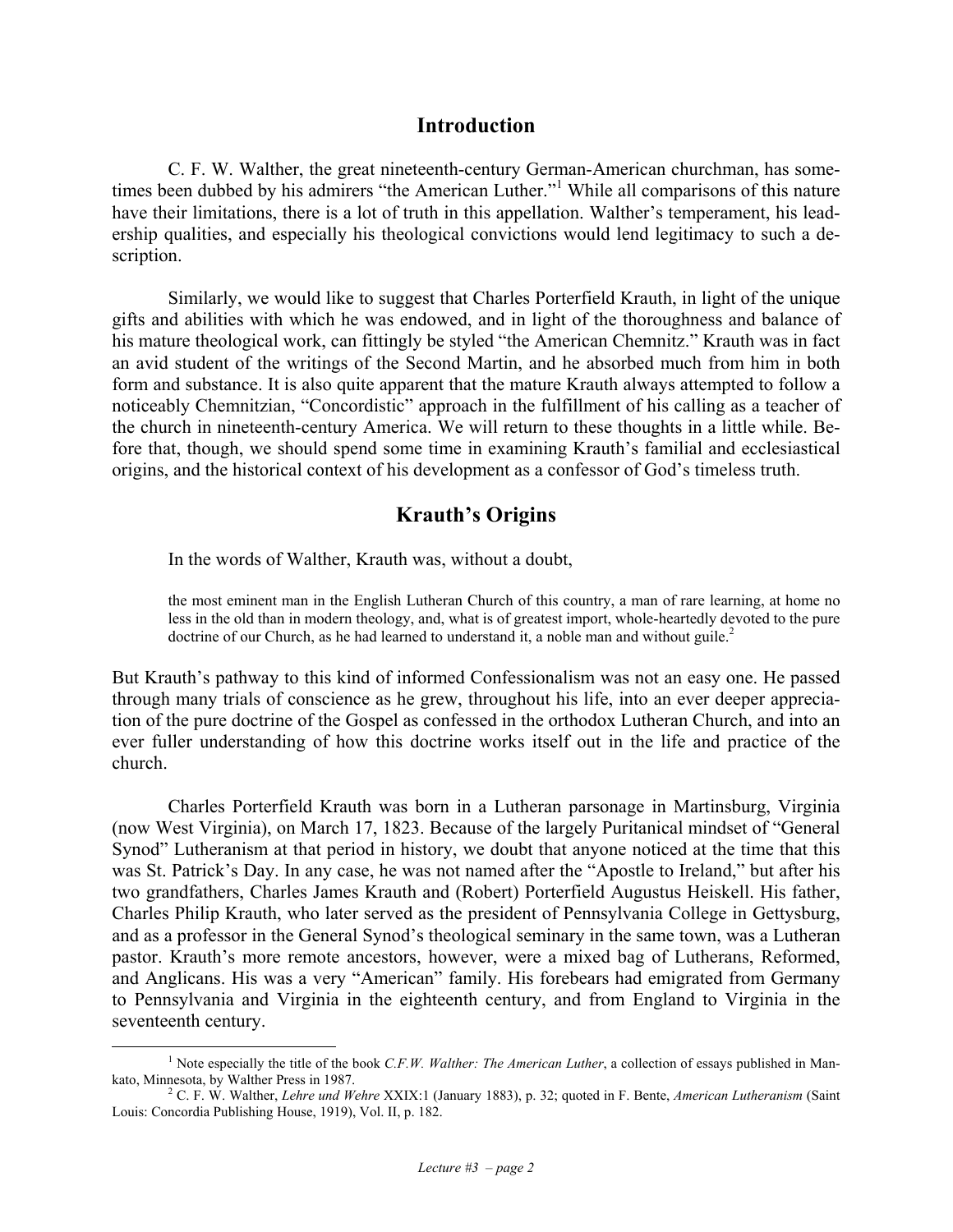The "East Coast" tradition of American Lutheranism into which Krauth was born left much to be desired in the early nineteenth century. The Lutheran pastors who had served in the eastern seaboard colonies during the time when Lutheranism was first being planted in the New World, such as Wilhelm Christoph Berkenmeyer and Henry Melchior Muhlenberg, did embrace and promote a distinctively Lutheran theological identity. They unreservedly pledged themselves to the Lutheran Confessions, and for the most part they conducted their ministries accordingly. But the situation among the Lutherans in America began to change not long after the American Revolution. Krauth himself summarizes this sad history, down to the time of the organization of the General Synod of the Evangelical Lutheran Church (as an association or federation of state and regional synods) in 1820:

After our fathers fell asleep our Church in America began to exhibit evidences of decline in faith and life. The struggle for our independence left the land under that demoralization which follows war, however just it may be. Deism had run riot in England, and Atheism in France, and from those powerful nationalities had spread their influence through Europe and America. Rationalism in the Lutheran, Reformed, and Romish Churches, had been growing stronger in times so well fitted for its growth. Socinianism, which had triumphed in the Calvinistic Churches of the Continent, and of England, ...appeared in New England, the American Geneva, and from it went forth with a might which seemed to threaten the very existence of the Gospel faith in all the churches. Universalism arose and spread. The doctrines of the French revolution were widely diffused. The religious life characteristic of the period, in some sense, aided the evil. Unionism, Pietism, Moravianism, and Methodism were alike in the indeterminate character of their doctrinal basis. The defenders of revelation showed a difference of opinion, rather than of spirit, from its assailants; the maintainers, in some degree, of the old faith, often made good their cause by abandoning a large part, and half betraying what they pretended to advocate. It was the saddest era in the history of the Church since the Reformation – the era of spurious "illumination." The light itself had become darkness, and the darkness was great indeed. Our Church in America shared in this terrible defection. Socinianism worked furtively, and at length openly, in parts of it. Precious doctrines were diluted, ignored, or abandoned. The Confessions were set aside virtually, even where the antecedents of the past made it impossible to abandon them openly. The history of our Church, the tradition of her faith and life, was still strong enough to make caution necessary; and the evil worked rather by the withholding of the truth, than by the formal annunciation of error. The Church was drugged with narcotics, not with irritants, or, indeed, was starved to death, rather than poisoned. We had a weak, indecisive pulpit, feeble catechisms, vague hymns, [and] constitutions which reduced the minister to the position of a hireling talker, and made Synods disorganizations for the purpose of preventing anything from being done. Our sun had gone down, and the only relief from absolute night was the diffused light which still lingered from a happier time. The General Synod was organized in the period when the fearful thrall of rationalism was most complete over portions of our Church, and was felt in some degree in almost every part of it, and by no means least in parts of our own land. ... In the United States there were nominally Lutheran Synods which were largely Unitarian... In the deadness of our whole land, in the rationalism of Europe which was imported, and in the Socinianism of New England, which was of native growth, had originated the fearful change which came over our Church, and to these influences we owe nearly every trouble under which our Church afterward labored. The General Synod then embraced elements which were relatively, at least, distinctively Lutheran, and others distinctively Latitudinarian, and a third class distinctively nothing... $3$ 

Krauth also minces no words in criticizing what he considers to have been the worse element in the General Synod, which contributed significantly to its failure actually to become the Lutheran body that it claimed to be. This element was comprised of the "moral weaklings, who deem

<span id="page-2-0"></span> <sup>3</sup> C. P. Krauth, "The General Council Before Its First Anniversary," *The Lutheran Church Review*, Vol. XXVI, No. 4 (October 1907), pp. 660-62. Here and elsewhere in this paper we have included some relatively lengthy quotations from the writings of Krauth that preserve the context of his more memorable remarks. The essayist is of the opinion that his hearers and readers are (or should be) more interested in what Krauth had to say for himself, than in any summaries of Krauth's ideas that we might formulate.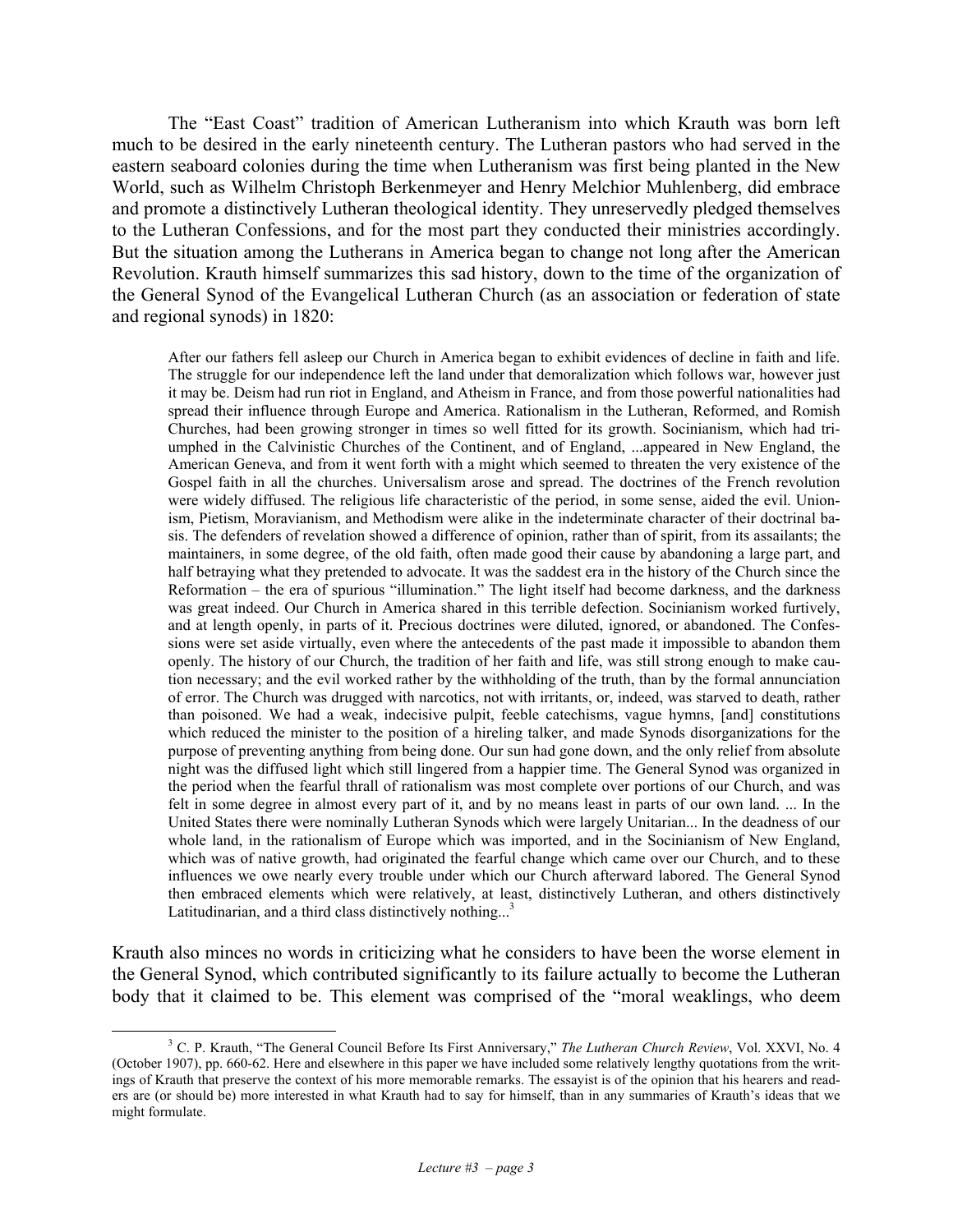themselves miracles of gentleness, prudence, and moderation, snaky doves, or dove-like serpents, refusing to be reduced to a class." They are "amiable inanities," who "play at neutrality and conservatism."<sup>[4](#page-3-0)</sup> Krauth continues:

They think that there are no real differences in the world, and that...there is nothing which could not have been healed by a cataplasm of soft words and soft soap, or an ointment of love and lard. ... They now go with the one side, now with the other, and now with neither, but take a path exactly midway between them... The indistinct classes are alike in this, that as their position is ambiguous, they become makeweights on this or that side, as circumstances may determine. Their general affinities and mysterious fate ordinarily, however, bring them out in the end with the wrong. Finding that instead of winning the confidence of extremes, they lose the little of it they may have had, they grow weary of being wandering stars, and tumble at last into the bosom of the largest orb that attracts them.<sup>[5](#page-3-1)</sup>

This was the ecclesiastical mess in which Krauth was raised. This was the conviction-starved religious environment, bearing the appellation "American Lutheranism" or the "American Lutheran Church,"[6](#page-3-2) in which he received his formal theological education at the Gettysburg seminary, and in which he began his ministry in 1841. In many ways, ironically, it is not dissimilar to the circumstances that obtain in many parts of the church of our day.<sup>[7](#page-3-3)</sup>

### **Krauth's Development and Maturation**

But something stirred within this man – something that would not allow him to be at peace with this situation. Krauth's own father had never completely forgotten the theology of the Lutheran Reformation, and he encouraged his son at the very least to become familiar with the dogmatic history of sixteenth- and seventeenth-century Lutheranism. More than the elder Krauth could have ever imagined, however, when Krauth the younger began to study this theology, it completely captivated and permeated him. Krauth's long-time friend J. B. Bittinger observed in later years that as a result of this study

 $\overline{4}$ <sup>4</sup> Krauth, "The General Council Before Its First Anniversary," p. 662.

<span id="page-3-2"></span><span id="page-3-1"></span><span id="page-3-0"></span><sup>&</sup>lt;sup>5</sup> Krauth, "The General Council Before Its First Anniversary," pp. 662-63.

 $6$  In a key example of his life-long intolerance for inane sloganeering, Krauth writes that "The 'American Lutheran Church' lacks three elements to justify its name. 1. It is not *American* – this is its first lack. Its fundamental principles were asserted by ancient errorists, renewed in part by Zwingle, in other parts by the Anabaptist fanatics, and carried out by the Socinians and Rationalists. These principles are simply an adoption and adaptation of European error, and are not American. 2. This socalled Church is *not Lutheran* – this is its second lack. Its whole distinctive life turns upon the denial of the Lutheran faith. 3. It is not a *Church* – this is its third lack. It has no separate organization, no creed, and no history. Not American, not Lutheran, and not a Church, where and what is the 'American Lutheran Church?'" Quoted in Spaeth, Charles Porterfield Krauth, Vol. II, p. 111.<br><sup>7</sup> In an incisive ecclesio-historical analysis, equally applicable to the eighteenth, nineteenth,

<span id="page-3-3"></span>Krauth explains that "When error is admitted into the Church, it will be found that the stages of its progress are always three. It begins by asking *toleration*. Its friends say to the majority: You need not be afraid of us; we are few, and weak; only let us alone; we shall not disturb the faith of the others. The Church has her standards of doctrine; of course we shall never interfere with them; we only ask for ourselves to be spared interference with our private opinions. Indulged in this for a time, error goes on to assert *equal rights*. Truth and error are two balancing forces. The Church shall do nothing which looks like deciding between them; that would be partiality. It is bigotry to assert any superior right for the truth. We are to agree to differ, and any favoring of the truth, because it is truth, is partisanship. What the friends of truth and error hold in common is fundamental. Anything on which they differ is *ipso facto* non-essential. Anybody who makes account of such a thing is a disturber of the peace of the church. Truth and error are two co-ordinate powers, and the great secret of church-statesmanship is to preserve the balance between them. From this point error soon goes on to its natural end, which is to assert *supremacy*. Truth started with *tolerating*; it comes to be merely tolerated, and then only for a time. Error claims a preference for its judgments on all disputed points. It puts men into positions, not as at first in spite of their departure from the Church's faith, but in consequence of it. Their recommendation is that they repudiate the faith, and position is given them to teach others to repudiate it, and to make them skilful in combating it." *The Conservative Reformation and Its Theology* (Philadelphia: General Council Publication Board, 1871), pp. 195-196. Emphases in original.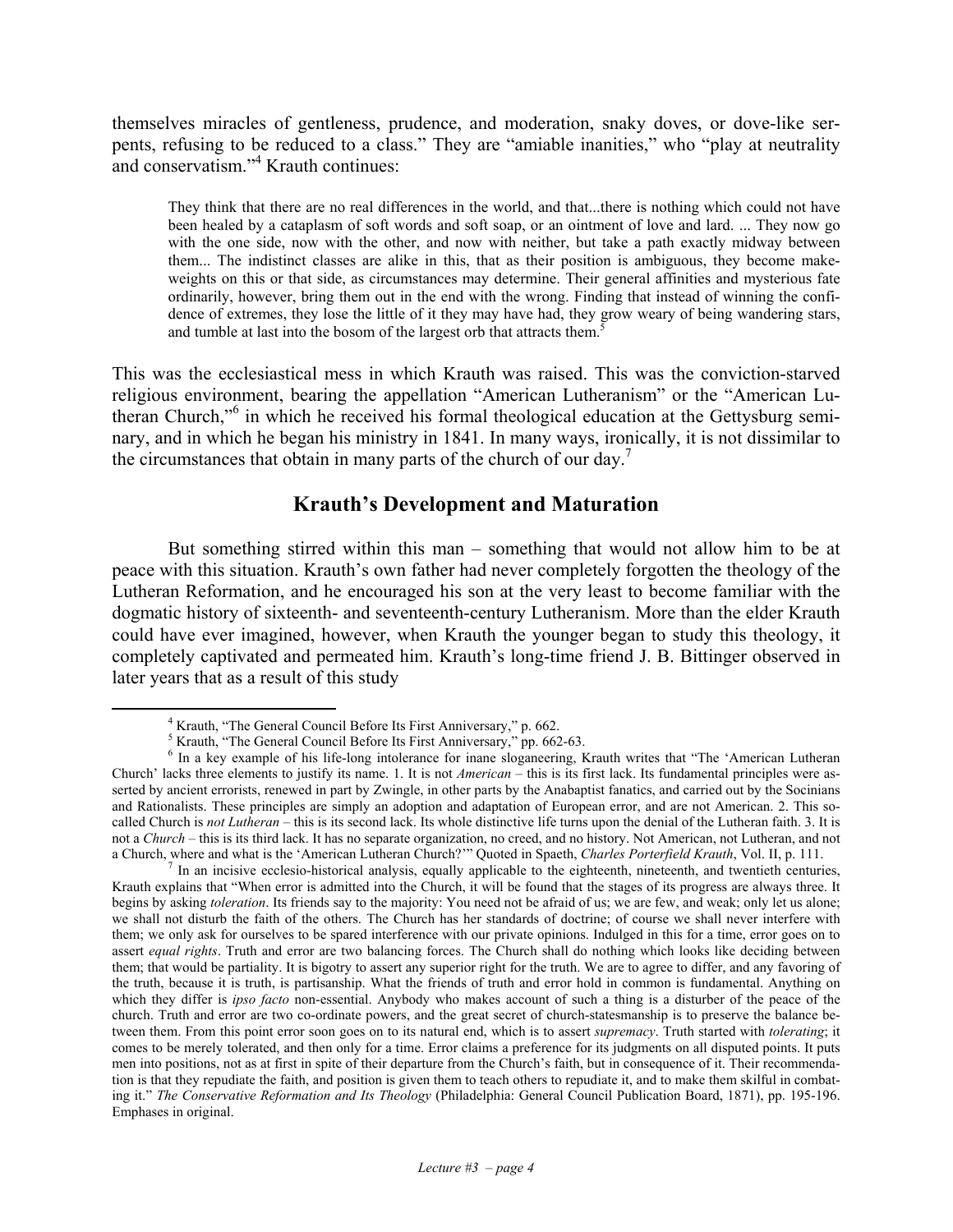Dr. Krauth underwent a complete transformation. The poet and preacher turned into the theologian and controversial writer. I once questioned his venerable father about the great change. His reply was that, so far as he knew, the turning point was his presentation to "Charles" – as he always affectionately called him – of a copy of Chemnitz. Of so great significance is a book which has in it the soul and seeds of things. $8$ 

In the mid to late 1840s Krauth prepared a catalogue of the books that he had already amassed in his personal library. It listed the following works by Martin Chemnitz: *Loci Theologici*, *Examen Concilii Tridenti* (regarding which he had noted, "from father"), *Oratio de lectura Patrum*, *Fundamenta Doctrinae de Coena Sacra*, and *De Duabus Naturis*. [9](#page-4-1) Sigmund Fritschel also contributes this reminiscence regarding Krauth and his theological development:

We once asked him in what manner God had led him to that knowledge and appreciation of the truth, as confessed in the Lutheran Church, which he possessed in such admirable thoroughness, clearness, and firmness. We thought that the Lord perhaps used as an instrument one of the few remaining witnesses of a former better time, or one of the confessors of His truth that were raised in recent times; and we would have liked to know the Ananias through whom this chosen vessel had been rescued from American Lutheranism, and restored to the pure and simple faith of the Church. But to our great astonishment we were informed that he had reached his decided Lutheran views without such personal acquaintance and direct influence of earlier or modern Lutheran theologians, simply through the study of the Lutheran Confessions themselves. When he turned away from the illusions of American Lutheranism in total disappointment and dissatisfaction, he found in the Confession the very thing that he had longed for, as an old treasure, shining in ever clearer and more perfect luster.<sup>10</sup>

According to William Alfred Passavant, Krauth's long-time friend and colleague, Krauth

was truly a prince in Israel. The son of a noble sire, he grew up in the sanctity of a Christian home and in the atmosphere and surroundings of Christian nurture and sanctified learning. His personal experience, history and studies led him through the various schisms, sects, tendencies and systems of religion and philosophy in vogue for the last half century; and, in the wonderful providence of God, ...he came to the conviction that the true solution of the troubles of Protestantism was in the loving reception of the Divine Word as confessed by the Lutheran Church. What this position cost, to a nature, generous, sensitive and catholic, it is not possible to express. It caused him nights of waking and days of suffering. In the midst of all the goings forth of life and love, it for a time left him well-nigh alone. His name was cast out as evil. He lost the regard of former associates and brethren. He was looked upon as one who dreamed. Men counted his life a failure and his learning foolishness. But none of these things moved him. He took no steps backward. He went to the Holy Scriptures with new love for the divine communications. How he grew strong and great, thus alone with God, and powerful before men in the defence of the divine Word, the whole Church knows; for the influence of his studies and his writings has infused into it a new and diviner life.<sup>11</sup>

Krauth was the leader of an ever-growing and ever-maturing Confessional movement in the General Synod during the 1850s and early 1860s. Contacts were established with pastors in Confessional Lutheran synods that had never been a part of the General Synod, such as the Tennessee and Missouri Synods, especially through the Free Conferences that were held at the instigation of C. F. W. Walther between 1856 and 1859. In 1861 Krauth became the editor of the *Lutheran and Missionary*, a periodical that advocated a return to sound doctrine and practice in the

 $\begin{array}{c|c}\n\hline\n\text{1} & \text{2} & \text{3} \\
\hline\n\text{2} & \text{3} & \text{4}\n\end{array}$  J. B. Bittinger, quoted in C. A. Frank, "Dr. Charles P. Krauth" (Editorial), *The Lutheran Witness*, Vol. 1, No. 17 (January 21, 1883), p. 132.

<span id="page-4-3"></span><span id="page-4-2"></span><span id="page-4-1"></span><span id="page-4-0"></span><sup>&</sup>lt;sup>9</sup> Adolph Spaeth, Charles Porterfield Krauth, Vol. I (New York: The Christian Literature Company, 1898), p. 70.<br><sup>10</sup> Sigmund Fritschel, "In Memorium," *Kirchliche Zeitschrift*, 1883, p. 30; quoted in Spaeth, *Charles Port* 

*Krauth*, Vol. I, pp. 72-73. 11 William Alfred Passavant, *Workman*, 1883; quoted in G. H. Gerberding, *The Life and Letters of W. A. Passavant* 

<sup>(</sup>sixth edition) (Greenville, Pa.: The Young Lutheran Co., 1906), p. 524.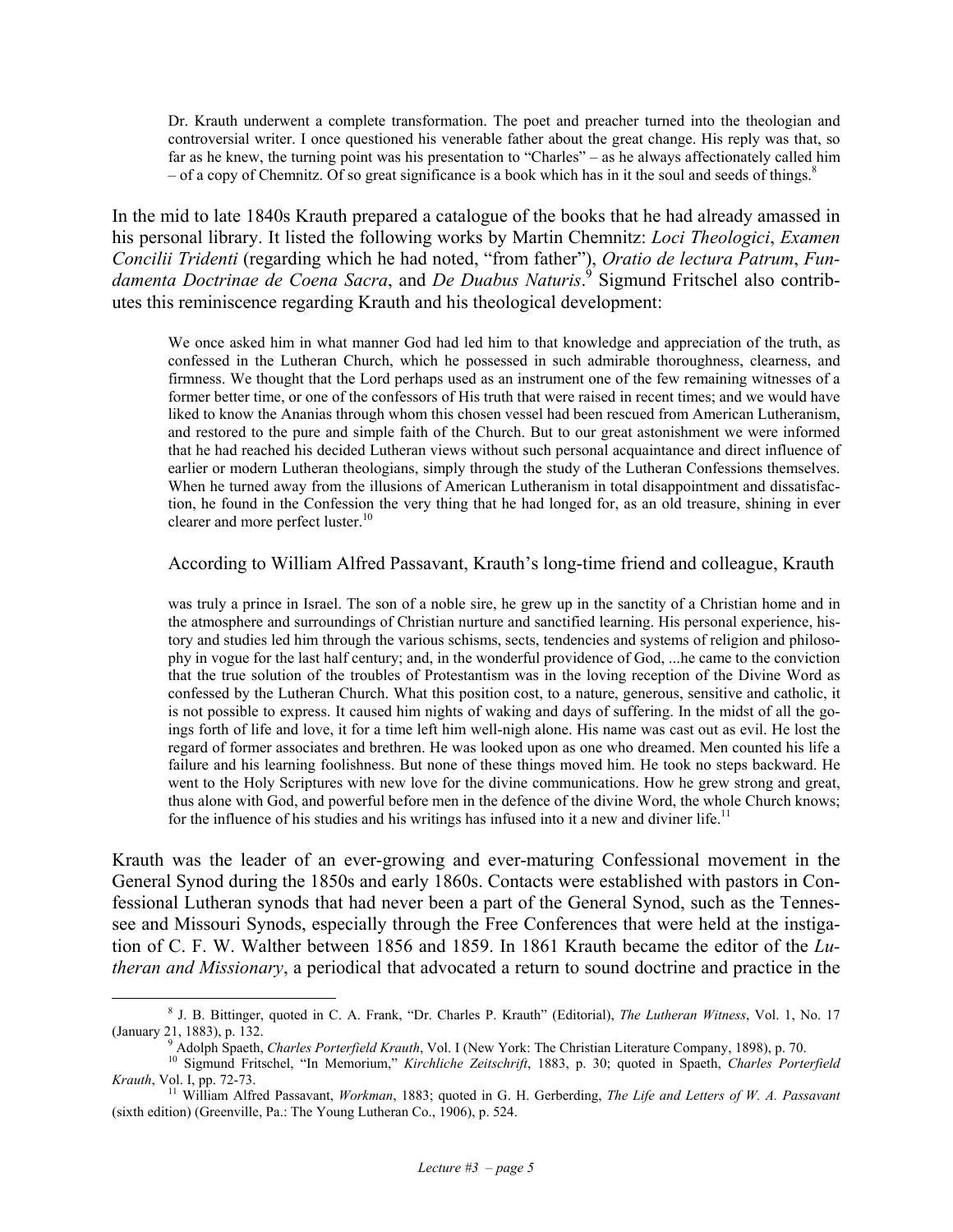General Synod. The Pennsylvania Ministerium, which belonged to the General Synod but which was becoming increasingly uncomfortable with the weak theological position of that body and of its seminary, established its own seminary in Philadelphia in 1864. We are not surprised that Krauth was elected to be one of its first professors.

This was also the period of time when Krauth once and for all shook the remaining dust of "American Lutheranism" from his feet, in his definitive retraction of any and all former ambiguities regarding the Confessional principle of the Lutheran Church. Samuel Simon Schmucker was Krauth Sr.'s more liberal colleague on the faculty of the Gettysburg seminary, and Krauth Jr.'s former professor there. He and the other theological leaders of the General Synod had always asserted that the outward unity of the church required agreement only in the so-called "fundamental" articles of the Christian faith, by which they meant those beliefs on which all Protestants supposedly agree. They were willing to admit that they did not, "after the additional experience and light of more than three centuries, feel any reluctance in departing from some of the minor doctrines of the Augsburg Confession."[12](#page-5-0) These "minor" doctrines, of course, included some that the sixteenth-century Reformers would certainly not have considered minor, such as baptismal regeneration and the Real Presence of Christ's body and blood in the bread and wine of the Lord's Supper. With this as the backdrop, on July 13, 1865 (three months after Lee's surrender to Grant), Krauth published the following declaration:

As for ourselves, we wish no one who feels any interest in our opinions, to doubt where we stand. ... We do not feel ashamed to confess that time and experience have modified our earlier views, or led us to abandon them, if we have so modified or so forsaken them. ... In Church and State the last years have wrought changes, deep and thorough, in every thinking man, and on no point more than this, that compromise of principle, however specious, is immoral, and that however guarded it may be, it is perilous; and that there is no guarantee of peace in words where men do not agree in things. So far, then, as under influences, for which we were not responsible, we once believed that there can be true unity in the Church, which does not rest on the acceptance of the doctrines of the Gospel, in one and the same sense, so far we acknowledge that time and the movement of God's providence have led us to truer and juster views. *To true unity of the Church is necessary an agreement in fundamentals, and a vital part of the necessity is an agreement as to what are fundamentals. The doctrinal articles of the Augsburg Confession are all articles of faith, and all articles of faith are fundamental. Our Church can never have genuine internal harmony, except in the confession, without reservation or ambiguity of these articles, one and all.* This is our deep conviction, and we herewith retract, before God and His Church, formally, as we have already earnestly and repeatedly done indirectly, everything we have written or said in conflict with this our present conviction. This we are not ashamed to do. We thank God, who has led us to see the truth, and we thank Him for freeing us from the temptation of embarrassing ourselves with the pretense of a present absolute consistency with our earlier, very sincere, yet relatively very immature views.<sup>1</sup>

Finally, in 1866, a separation occurred in the General Synod, and the synods that had come to embrace a more Confessional doctrinal position – led by the Pennsylvania Ministerium – withdrew from that body. In 1867 Herman Amberg Preus of the Norwegian Synod noted these developments with sympathetic interest:

The oldest Lutheran synod in America, over 120 years old, is the Pennsylvania Synod. Its congregations are partly German and partly English. Until last autumn it belonged to the large so-called "Lutheran General

<sup>&</sup>lt;sup>12</sup> S. S. Schmucker, *The American Lutheran Church* (Springfield, Ohio: D. Harbaugh, 1851), p. 203. For a general introduction to the phenomenon of "American Lutheranism," and to the nineteenth-century Confessional reaction to it, see David Jay Webber, "Confessing the Faith in the Language of America," Logia, Vol. IV, No. 3 (Holy Trinit

<span id="page-5-1"></span><span id="page-5-0"></span><sup>&</sup>lt;sup>13</sup> Krauth, quoted in Spaeth, Charles Porterfield Krauth, Vol. II, pp. 114-15. Emphasis in original.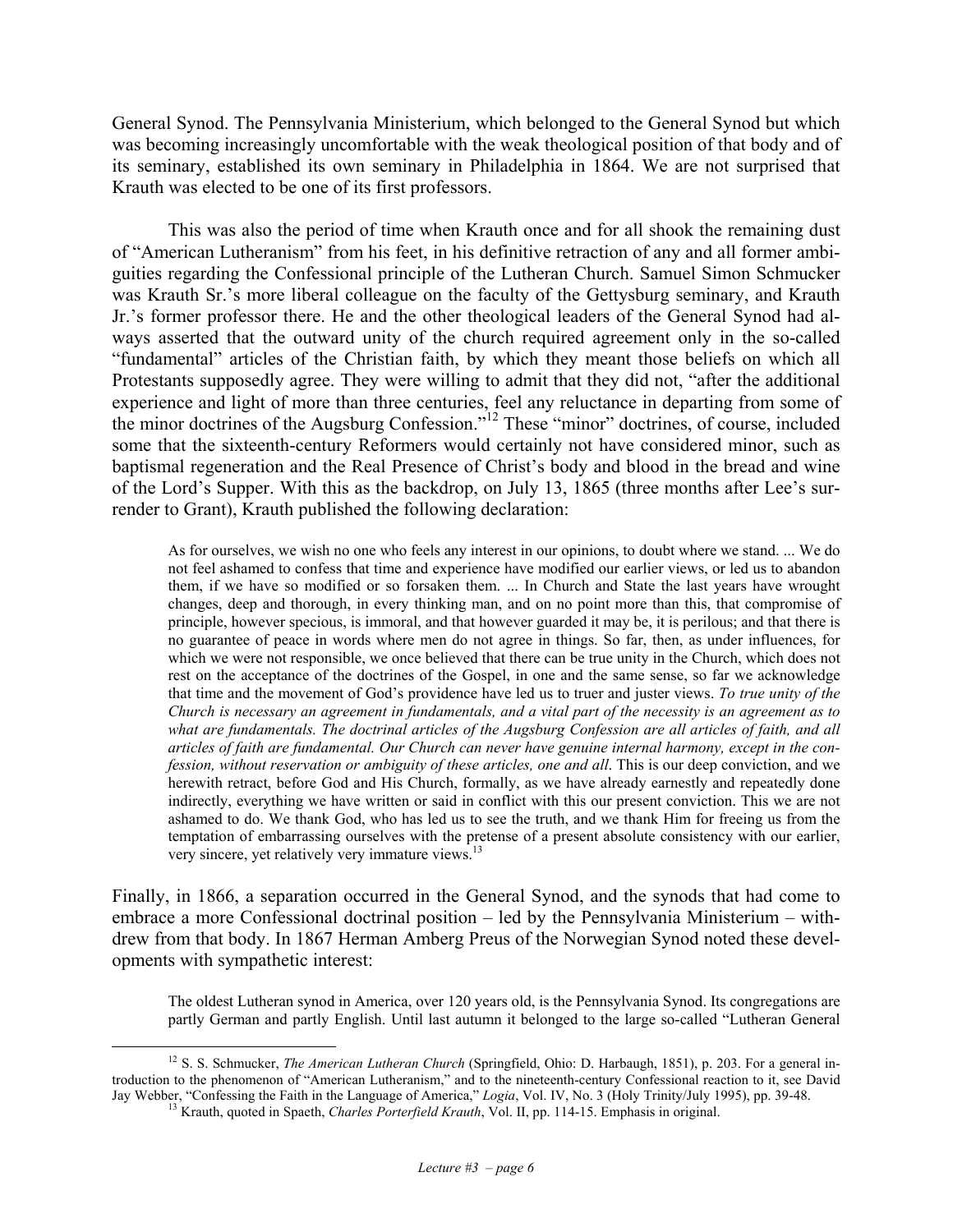Synod in America." This General Synod is comprised of more than half a score of synods, among which there are still to be found some who have never explicitly acknowledged the symbolical books of the Lutheran Church. The General Synod itself only acknowledges the Lutheran confessions with reservations. In recent years, however, a more decidedly Lutheran tendency has begun to make itself felt. This tendency finds its best champions in the bosom of the old Pennsylvania Synod and for the last four or five years has had its own organ, *Lutheran & Missionary*, edited by the gifted Professor Krauth in Philadelphia, as well as its own seminary in the same place. $14$ 

When the Pennsylvania Ministerium called for a meeting of representatives of all genuinely Confessional Lutheran synods in America, to discuss the possibility of organizing a new general body, representatives of the Norwegian and Missouri Synods were among those who attended. At this meeting, which was held in Reading, Pennsylvania, in December of 1866, a statement on "The Principles of Faith and Church Polity of the General Council of the Lutheran Church in North America," authored by Krauth, was adopted. This statement unambiguously endorsed the principle of a *quia* subscription to the Confessions, and the principle that the true unity of the church is to be found in a Biblically-based unity in doctrine.<sup>15</sup> It was also resolved by a majority of those present that a new general organization should be established on the basis of these Principles in the nearest future. Preus recounts that

Representatives from the Missouri Synod and our synod, however, declared themselves against these resolutions. While they also desired such a bond of unity among the orthodox Lutherans in America, it was their opinion that it could only be established among those who actually stood on the ground of one faith and who were from the heart united in the doctrine of the Lutheran church. They were convinced that this was not the case with several of the synods represented in the convention in spite of their assent to the Fundamental Principles of Faith.<sup>[16](#page-6-2)</sup>

The Missourians and the Norwegians suggested that some more free conferences be held before the organization of a new body, to discuss the outstanding doctrinal issues and to work toward the establishment of complete doctrinal agreement within and among the various synods.<sup>17</sup> But the majority was not persuaded, and the General Council was organized in the following year, without the Norwegian or Missouri Synods as members. The membership of the new body did, however, include the Wisconsin, Minnesota, and Michigan Synods – the predecessor bodies of the modern-day Wisconsin Evangelical Lutheran Synod.

Krauth certainly would have agreed that there were still some issues that needed to be sorted out within and among the synods that he wanted to see become a part of the new body. But instead of delaying the formation of the Council, as the Norwegians and Missourians had recommended, he thought that a more patient and "educational" approach within the parameters of a recognized ecclesial communion would be more appropriate, given the circumstances that

1

<sup>&</sup>lt;sup>14</sup> Herman Amberg Preus, *Vivacious Daughter* (Northfield, Minnesota: The Norwegian-American Historical Associa-<br>1990), pp. 113-14.<br><sup>15</sup> The fact of this tetrace teaches for a birth association of me (Mala II) of  $T_0$ ,

The text of this statement can be found in the companion volume (Vol. II) of *The Book of Concord*, edited by Henry Eyster Jacobs (reprint: Decatur, Illinois: The Johann Gerhard Institute, 1996), pp. 338-42.<br><sup>16</sup> Preus, p. 194.

<span id="page-6-3"></span><span id="page-6-2"></span><span id="page-6-1"></span><span id="page-6-0"></span>

<sup>&</sup>lt;sup>17</sup> The Missourians especially had reason to believe that such meetings could indeed bear the desired fruit, if they were entered into with the proper seriousness. Just days before, representatives of the Missouri Synod had held a successful fourteenday colloquy with representatives of the Buffalo Synod, which resulted in the establishment of fellowship between Missouri and a majority of Buffalo's pastors on the basis of full doctrinal unity, even though there had previously been very significant differences between the two synods in their teaching on church and ministry. See Preus, pp. 188-91.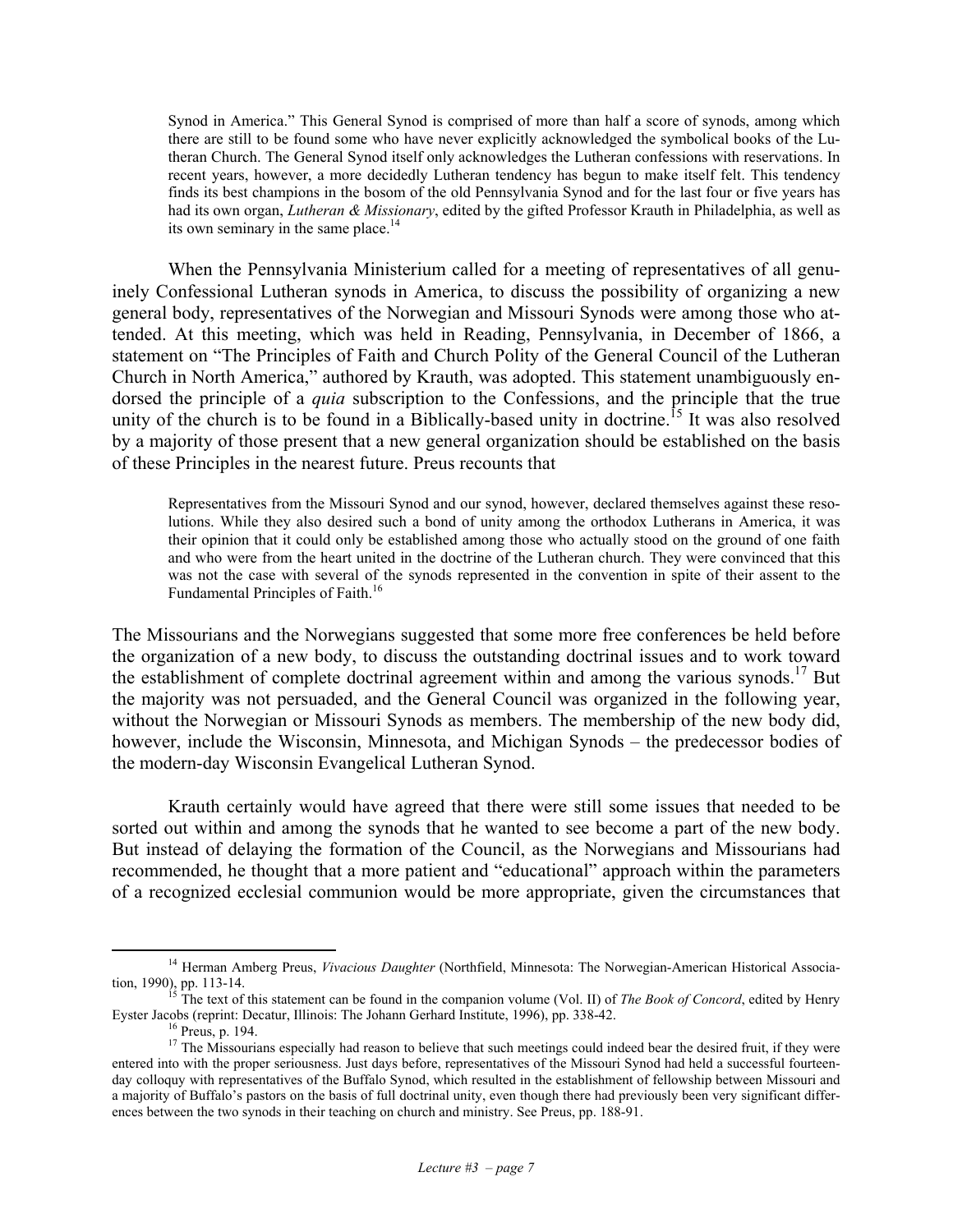existed among Lutherans in nineteenth-century America. Just before the Reading meeting, on December 6, 1866, Krauth wrote:

The Lutheran Communion on this Western Continent has one of the grandest problems which have ever been given to the Church to solve. She is numerically one of the largest of the churches; she has varied nationalities to combine into one well disciplined host of her Lord. Her sons hold the Word of God, and teach its precious truths in more tongues than any of the other churches in the land, perhaps in more than all the others together. Her people have been trained under different governments and diverse forms of church polity, and thousands of them have endured wrongs of State usurpation and the mischief of rationalistic or pseudo-unionistic teachings. To bring this mighty mass into a harmonious whole will not be the work of a day; but it is a work so glorious, so happy, so divine, that it may fill the measure of the fullest ambition which a holy heart can cherish, to do something, even a very little something, toward its consummation.<sup>[18](#page-7-0)</sup>

The "fullest ambition which a holy heart can cherish," which Krauth describes here, was indeed his personal and vocational ambition, and the defining mission of his life, for as long as he lived. Krauth was certainly aware of the kind of problems that the stricter Lutherans were noticing, but he considered these problems to be evidences of weakness among sincere brethren who were on the right pathway and who were simply in need of more instruction, and not evidences of persistence in error. We must remember, too, that Krauth was already in fellowship with these men and with the synods to which they belonged. They had all come out of the General Synod together for sound Confessional reasons. So, his perspective was different from that of theologians and church leaders whose synods had always remained aloof from the General Synod, and who were now considering the prospect of recognizing, for the first time, a new fellowship relationship with these bodies.

#### **Krauth the Churchman and Teacher**

A significant milestone in the fulfillment of the churchly "ambition" to which Krauth had referred was the publication, in 1871, of his *magnum opus*, *The Conservative Reformation and Its Theology*. [19](#page-7-1) Several of its chapters were comprised of material that had been previously published in various periodicals, and that had been revised and reworked for inclusion in the book. *The Conservative Reformation* is basically an *Apologia* for Lutheran Confessionalism, especially as this Confessionalism was at that time re-emerging in the nineteenth-century context and was asserting itself ecclesiastically in the principles of the General Council. Theodore Emmanuel Schmauk, who had been one of Krauth's first students at Philadelphia, describes this great literary monument of his former professor as a "mighty protagonist of confessional English Lutheranism, lifting up its stature and spear, head and shoulders above all the host of Israel, establishing the Church in her old faith, and defending her against all assault."<sup>20</sup> In the book's Preface Krauth very frankly admits that

http://www.hti.umich.edu/cgi/t/text/text-idx?c=moa;idno=AJK2557

 <sup>18</sup> Krauth, quoted in Spaeth, *Charles Porterfield Krauth*, Vol. II (Philadelphia: General Council Publication House, 1909), pp. 173-74. <sup>19</sup> This book is now out of print, but it is available in its entirety on the Internet:

<span id="page-7-1"></span><span id="page-7-0"></span>

The present essayist also maintains a web site on which quite a bit of material from Krauth's writings can be found:<br>http://www.angelfire.com/ny4/djw/lutherantheology.html

<span id="page-7-2"></span><sup>&</sup>lt;sup>20</sup> Theodore E. Schmauk, *The Confessional Principle and the Confessions of the Lutheran Church* (Philadelphia: General Council Publication Board, 1911), p. xviii.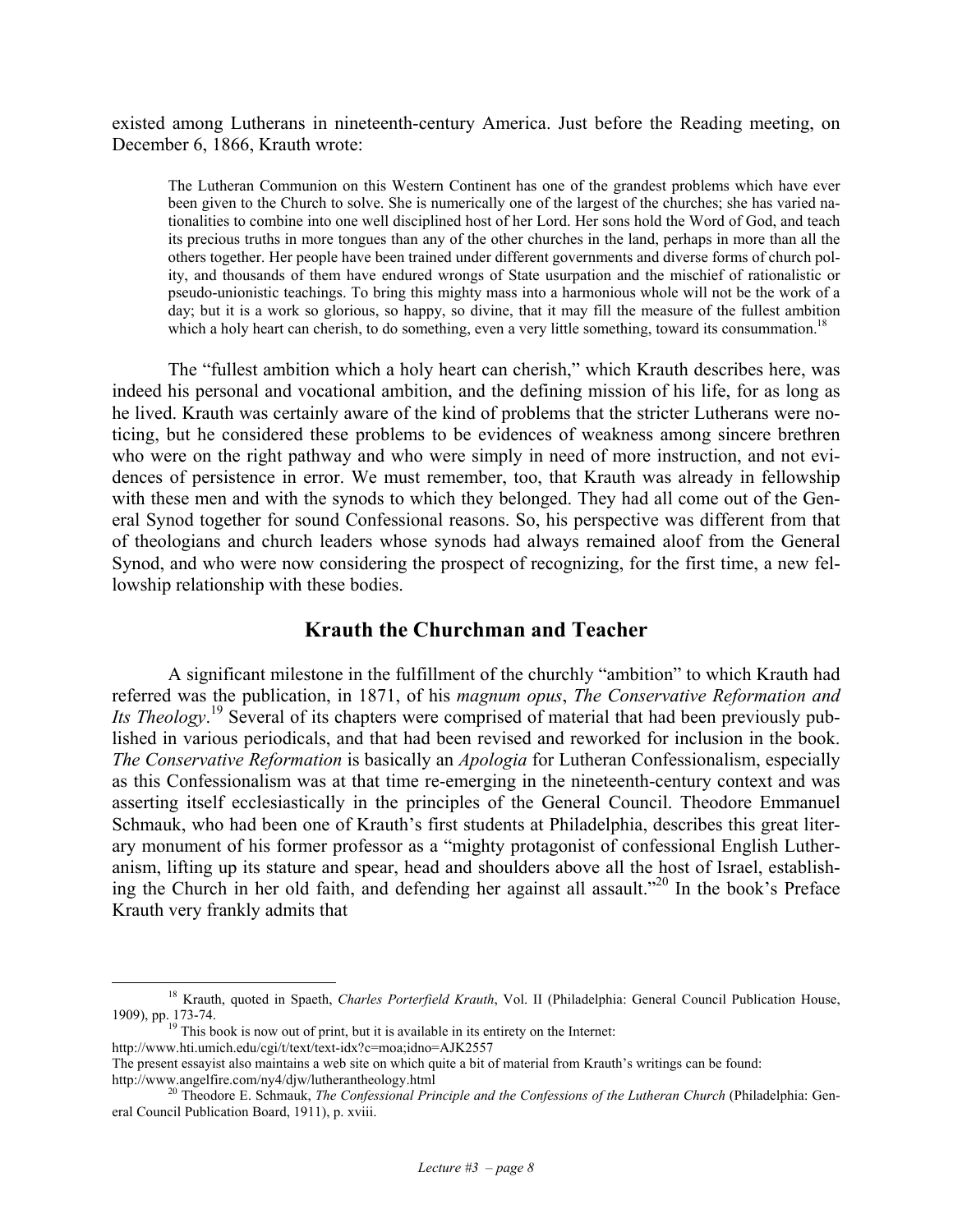The positions taken in this book are largely counter, in some respects, to the prevailing theology of our time and our land. No man can be more fixed in his prejudice against the views here defended than the author himself once was; no man can be more decided in his opinion that those views are false than the author is now decided in his faith that they are the truth. They have been formed in the face of all the influences of education and of bitter hatred or of contemptuous disregard on the part of nearly all who were most intimately associated with him in the period of struggle. Formed under such circumstances, under what he believes to have been the influence of the Divine Word, the author is persuaded that they rest upon grounds which cannot easily be moved. $2<sup>1</sup>$ 

Also in the Preface, Krauth lays out the full implications of what he is prepared to say about the catholicity and apostolicity of the Confession of his church, with assertions that were no doubt just as shocking in 1871 as they are today, in our age of pseudo-ecumenical post-modern skepticism:

No particular Church has, on its own showing, a right to existence, except as it believes itself to be the most perfect form of Christianity, the form which of right should and will be universal. No Church has a right to a part which does not claim that to it should belong the whole. That communion confesses itself a sect which aims at no more than abiding as one of a number of equally legitimated bodies. That communion which does not believe in the certainty of the ultimate acceptance of its principles in the whole world has not the heart of a true Church.<sup>[22](#page-8-1)</sup>

In the meantime, Krauth's friend C. F. W. Walther, whom he held in high esteem, was following a different pathway in contending for the faith.<sup>23</sup> He and his synod (Missouri) had not been able to see their way clear to affiliate with the General Council, and in 1872 they participated in the organization of an alternative general body, the Evangelical Lutheran Synodical Conference. But Krauth never considered Walther and the Missourians to be his enemies. As Carl Adolf Frank notes,

He was a great friend of the work which Missouri and its allies were doing and, though he sometimes thought the strictures which Missouri and its Friends were applying to General Council ways to be too severe, he would not write a word against them lest he might disturb or retard the good things they were ac-

<span id="page-8-0"></span> <sup>21</sup> Krauth, *The Conservative Reformation*, p. xiii. As an example of the kind of changes that occurred in Krauth, we will first note this statement from an 1845 letter to his father: "I shall never be able to believe in the *substantial* presence of Christ's body and blood in, with, and under the elements." Quoted in Spaeth, *Charles Porterfield Krauth*, Vol. I, p. 135. Emphasis in original. Compare this to the following statement from *The Conservative Reformation* regarding the Confessional Lutheran doctrine of the Lord's Supper: "Men have talked and written as if the doctrine of our Church, on this point, were a stupid blunder, forced upon it by the self-will and obstinacy of one man. The truth is, that this doctrine, clearly revealed in the New Testament, clearly confessed by the early Church, lies at the very heart of the Evangelical system – Christ is the centre of the system, and in the Supper is the centre of Christ's revelation of Himself. The glory and mystery of the incarnation combine there as they combine nowhere else. Communion with Christ is that by which we live, and the Supper is "*the* Communion." Had Luther abandoned this vital doctrine, the Evangelical Protestant Church would have abandoned him. He did not make this doctrine – next in its immeasurable importance to that of justification by faith, with which it indissolubly coheres – the doctrine made him. The doctrine of the Lord's Supper is the most vital and practical in the whole range of the profoundest Christian life – the doctrine which, beyond all others, conditions and vitalizes that life, for in it the character of faith is determined, invigorated, and purified as it is nowhere else. It is not only a fundamental doctrine, but is among the most fundamental of fundamentals." p. 655. Emphasis in

<span id="page-8-2"></span><span id="page-8-1"></span>

original. <sup>22</sup> Krauth, *The Conservative Reformation*, pp. xiv-vi. <sup>23</sup> Adolph Hoenecke writes that, in the nineteenth century, "Like unto Walther Charles P. Krauth also entered the lists for a theology solely based on the Scriptures and in accord with the Confessions of the Lutheran Church." *Dogmatik*, Vol. I, p. 189; quoted in Paul Peters' review of a reprint edition of *The Conservative Reformation and Its Theology* (Minneapolis: Augsburg Publishing House, 1963), *Wisconsin Lutheran Quarterly*, Vol. 60, No. 4 (Oct 1963), p. 316. Kurt E. Marquart laments: "With the benefit of a century's worth of hindsight, it seems indeed a great pity that those two Lutheran stalwarts, C. F. W. Walther and Charles Porterfield Krauth, the great theological leader of the General Council, were unable to join forces." *Anatomy of an Explosion* (Grand Rapids, Michigan: Baker Book House, 1977), p. 39.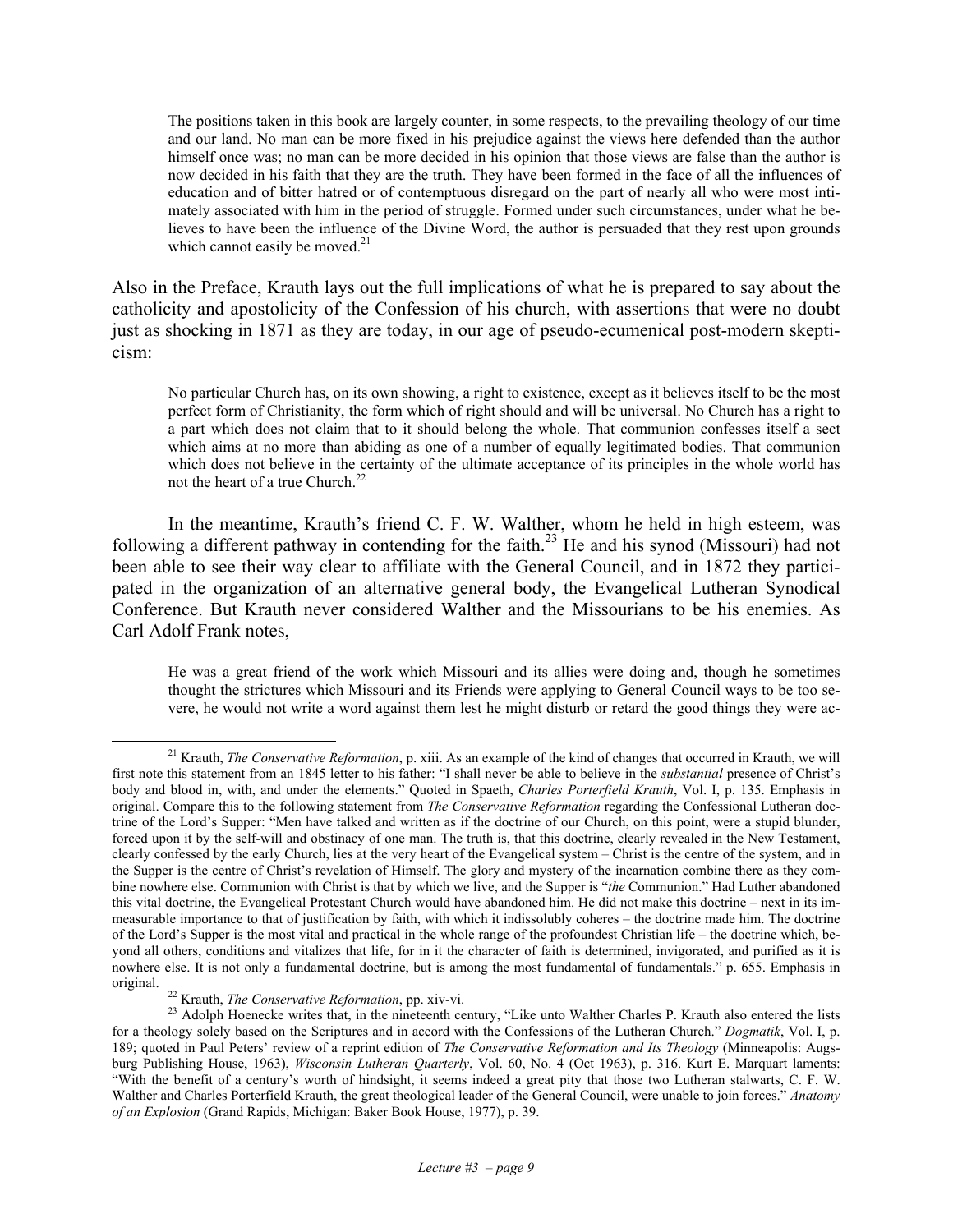complishing in the Church. Owing to the origin and former connections of the churches of the Council, and the poor means which especially the American ministers had to acquaint themselves with the treasures of Lutheran theology in former days, he thought it would take a long time and a great deal of instruction before the Council-churches and pastors would be able to reach that point of thoroughness and confessional-ism which our German churches had attained to.<sup>[24](#page-9-0)</sup>

Sometimes, however, Krauth did vent his frustrations regarding the criticisms of certain Missourians over against the General Council. In a letter to (Hans Heinrich Philipp) Justus Ruperti in 1876, in which he was responding to Ruperti's own observations of the laxity of some General Council men in their fellowship practices, Krauth expressed the thought that

One of the most serious obstacles in the way of the advance of the truth, is the harshness of the men of the Synodical Conference, towards those who have not been able to see entirely with them. If we don't speak in their way, they abuse us without stint: if we do speak in their way, they say, we are dissemblers, and don't mean what we say. While you are doing good by standing up in the General Council for the truth, do good for the General Council by helping the Missouri Synod to look with justice and kindness upon it, for they cruelly misunderstand its real spirit.<sup>[25](#page-9-1)</sup>

And yet, later in the same year, Krauth wrote a letter to Christian Spielmann of the Ohio Synod (a Synodical Conference member-church), concerning the General Council's ongoing discussions on altar and pulpit fellowship, in which he said the following:

I have been saddened beyond expression by the bitterness displayed towards the Missourians. So far as they have helped us to see the great principles involved in this discussion, they have been our benefactors, and although I know they have misunderstood some of us, that was perhaps inevitable. They are men of God, and their work has been of inestimable value.<sup>26</sup>

Almost immediately after the founding of the General Council, the differences that the Norwegians and Missourians had perceived within and between the various constituent synods did in fact flare up into intense discussions. The focus of these debates was distilled down to "Four Points": millennialism or chiliasm, altar fellowship, pulpit fellowship, and secret societies or lodgery. Despite its strictly Lutheran Confessional basis, as articulated in its "Principles of Faith and Church Polity," the General Council "never issued a declaration satisfactory to strict Lutherans regarding the Four Points."<sup>27</sup> For this reason the Wisconsin Synod withdrew in 1869, and the Minnesota and Illinois Synods in 1871. All three bodies then participated in the organization of the new Synodical Conference in 1872.<sup>28</sup>

Among the synods that stayed, however, the debate on the Four Points continued. Just as Krauth had led the way in the Confessional movement in the old General Synod, resulting ultimately in the organization of the General Council, so too he now led the way in attempting to guide the General Council toward a truer and more consistent Lutheran viewpoint and practice in regard to these matters. And all the while his own understanding of the proper Lutheran approach

<span id="page-9-1"></span><span id="page-9-0"></span>

<sup>&</sup>lt;sup>24</sup> Frank, "Dr. Charles P. Krauth" (Editorial), p. 132.<br><sup>25</sup> Krauth's letter continues: "If the General Council be broken down, it would be an immeasurable calamity to our Church. The Synodical Conference might pick up some of the fragments, but the larger part of it would be too disheartened to attempt a new organization, and would certainly not unite with any of the existing ones." Quoted in Spaeth, *Charles Porterfield Krauth*, Vol. II, pp. 218-19.<br><sup>26</sup> Krauth, quoted in Spaeth, *Charles Porterfield Krauth*, Vol. II, p. 236.<br><sup>27</sup> "General Council," *Lutheran Cyclopedia* (Saint Louis: Concordia Publishing House, 1975), p. 325.<br><sup>28</sup> The

<span id="page-9-2"></span>

<span id="page-9-3"></span>

<span id="page-9-4"></span>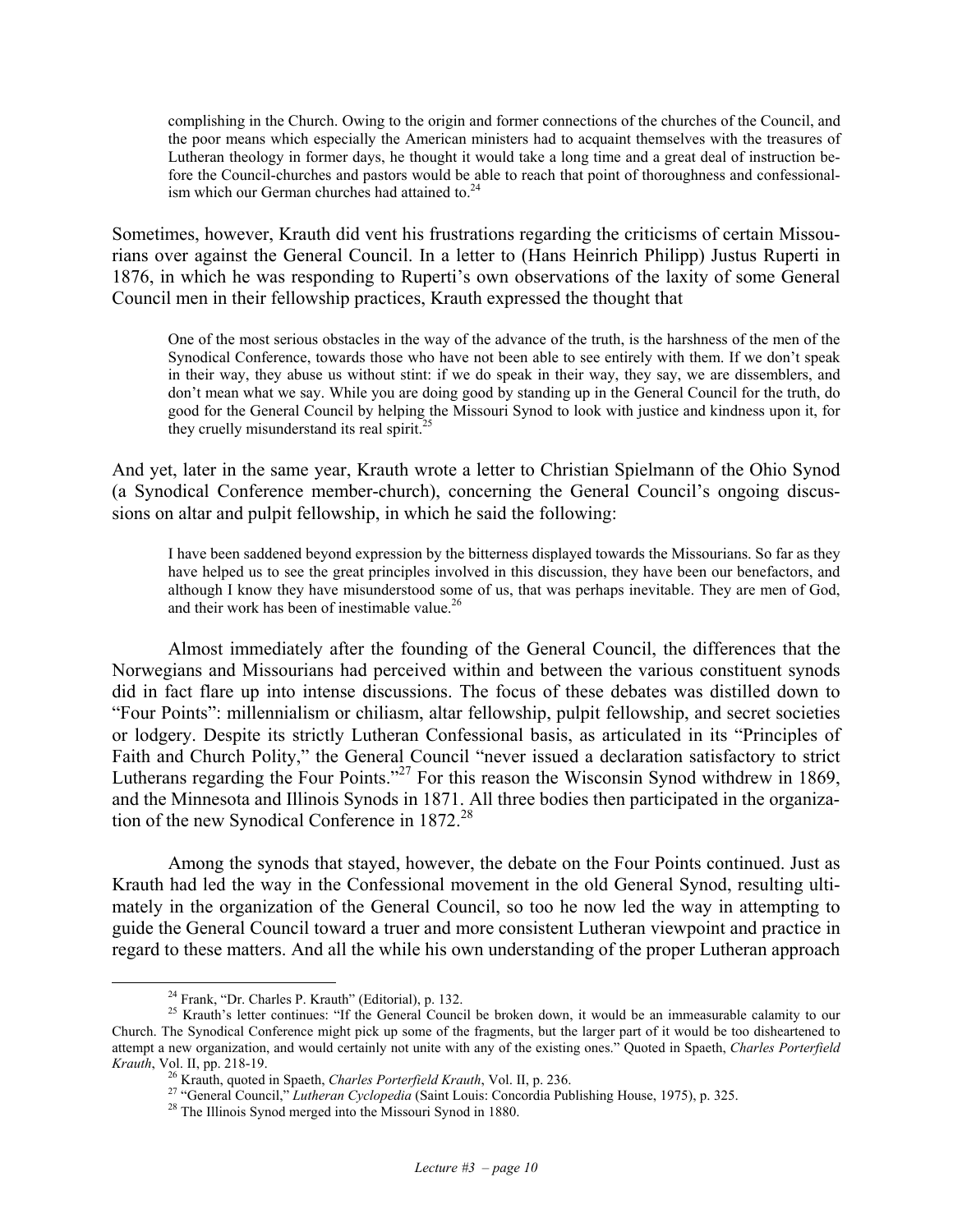was becoming ever clearer, and his own commitment to it was becoming ever stronger. In particular, the subject of altar and pulpit fellowship was continually brought up and discussed at successive General Council meetings. A crucial apex, of sorts, was reached at the 1875 convention in Galesburg, Illinois, with the adoption of the final form of the "Galesburg Rule":

The rule, which accords with the Word of God and with the confessions of our Church, is: "Lutheran pulpits for Lutheran ministers only – Lutheran altars for Lutheran communicants only.<sup>229</sup>

At the direction of the Council Krauth then prepared his comprehensive "Theses on the Galesburg Declaration on Pulpit and Altar Fellowship," 105 in number, which were presented to the 1877 convention and discussed there and in successive meetings.<sup>30</sup> Those members of the General Council who were more lax in their practice did not like them, but they made a very positive impression on those who, like Krauth, wanted to be consistently Lutheran. Stephan Klingmann, the president of the Michigan Synod (a member-church of the General Council), offered this glowing report on the Theses soon after they were presented: "They are so lucid and so persuasive; they are gleaned from the Word of God and the Confessional Writings of our Church, so that everyone who will not willfully close his mind against their biblical basis must be convinced by them. $^{531}$  $^{531}$  $^{531}$ 

Adolph Spaeth, Krauth's son-in-law, opines that Krauth eventually became

the most powerful and consistent champion of "Close Communion" the Lutheran Church has ever had in this country or in Europe. It brought down upon him the censure, condemnation and estrangement of brethren whom he loved and esteemed, and who considered his attitude as uncharitable, intolerant and quite inconsistent with positions he had formerly held and defended. But he held that there is no peril greater to a man's love of truth than a false pride of mechanical consistency. His seeming inconsistencies were the long growth of ripening consistency.<sup>[32](#page-10-3)</sup>

As his own study and reflection in the area of pulpit and altar fellowship continued, Krauth remarked, a year after the adoption of the Galesburg Rule, that

Our aim is to see whether, in the light which we now have, we can come to the full comprehension of our own language: for often nothing is harder than to comprehend the full force of our own words. We have often found a principle to the acceptance of which we had been brought in the providence of God, unfold and

<span id="page-10-2"></span><span id="page-10-1"></span><span id="page-10-0"></span>

<sup>&</sup>lt;sup>29</sup> "Galesburg Rule," *Lutheran Cyclopedia*, p. 321.<br><sup>30</sup> Spaeth, *Charles Porterfield Krauth*, Vol. II, p. 222. The text of the Theses can be found in *Lutheran Church Review*, Vol. XXVI, No. 3 (July 1907), pp. 515-27; No. 4 (October 1907), pp. 740-48; Vol. XXVII, No. 1 (January 1907), pp. 129-37;

<sup>&</sup>lt;sup>31</sup> Stephan Klingmann, quoted in "A Brief History of the Evangelical Lutheran Synod of Michigan and Other States" (1910); in *Michigan Memories: Things Our Fathers Have Told Us* (Michigan District of the Wisconsin Evangelical Lutheran Synod, 1985), p. 177. 32 Spaeth, *Charles Porterfield Krauth*, Vol. II, p. 197. In 1877 Krauth summarized his position on "Close Communion"

<span id="page-10-3"></span>as follows: "It is a principle of the New Testament universally recognized in the Church, that the reception of the Lord's Supper in a particular congregation or particular communion, has, as one of its objects, the confession of the pure faith as against the false or mingled, the complete as against the imperfect, the sound doctrine as against the corrupt or dubious, the true Church as against the spurious or doubtful. It is the most solemn mode of marking church conjunction, and of witnessing for a particular communion as over against all communions in any way arrayed against it, or officially separate from its fellowship." Charles P. Krauth, "Theses on the Galesburg Declaration on Pulpit and Altar Fellowship," Part II, *Lutheran Church Review*, Vol. XXVI, No. 4 (October 1907), p. 745.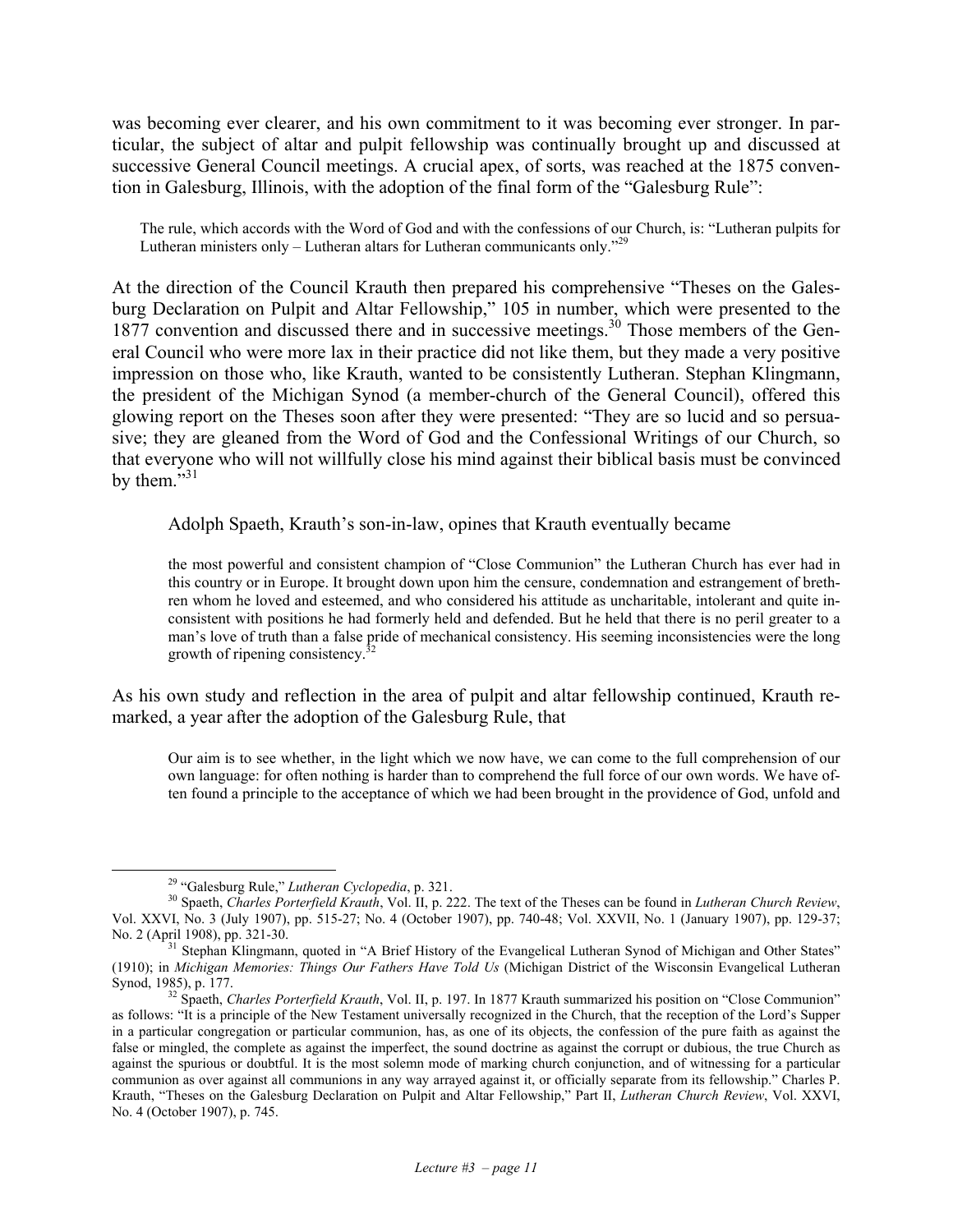<span id="page-11-2"></span>again unfold itself, until we have been astonished at the result. We have admitted the acorn and it has become an oak.<sup>33</sup>

These discussions were still going on in the General Council at the time of Krauth's death, in the prime of his professional life at the age of 59, on January 2, 1883. His pen had given so much to the church, and the church had expected so much more from him, but alas, in the infinite wisdom of the Almighty it was not to be. Still, the writings that he has left for us, on the important subjects of Lutheran Confessionalism and church fellowship, and on many other themes, are still recognized to be of enduring worth by those who have breathed in the same Confessional spirit that animated him, and who have embraced – or rather been embraced by – the same unchanging Gospel that saved and comforted him. Considering the totality of his work, we can venture to say that it might have been better if some of his propositions had been formulated differently, and if some of his judgments had been made differently. But even with the hindsight of one and a quarter centuries, there is relatively little that a Confessional Lutheran of today would want to criticize in Krauth, and there is very much that a Confessional Lutheran of today would want to learn from him. As Spaeth observed in 1909,

Not what we, who knew him face to face, may say of him, will be of permanent value to the Church, but what Dr. Krauth himself thought and spoke on the great questions that agitated the Church in his days, and will continue to agitate her for some time to come. ... Dr. Krauth, in many respects, was ahead of his time. With all the admiration and affection he gained among his contemporaries, there were comparatively few English Lutherans ready to follow him consistently to the end, through all his arguments and conclusions. His day is yet to come, if we are to have a harmonious Lutheranism that truly represents, in doctrine and life, the Mother-Church of the Reformation in the English world-language. ...we are fully convinced that the truly Catholic Protestantism of the Conservative Reformation, that is Lutheranism, has its greatest mission yet to fulfill in this Western world, and if it is to abide and to do the work assigned to it in the providence of God, it must be on the lines and principles mapped out and maintained by its greatest Englishspeaking teacher and representative, Dr. Charles Porterfield Krauth.<sup>34</sup>

The General Council as a whole never reached the level of consistency in Lutheran practice toward which Krauth was trying to lead it, and it did not take very long, after Krauth's death, for the trend to start going in the opposite direction. The Michigan Synod (to which we have previously referred) withdrew from the General Council in 1887, as the Council was already beginning the sad and gradual regression in doctrine and practice that resulted finally in its 1918 reunion with the General Synod in the United Lutheran Church in America – a forerunner of today's Evangelical Lutheran Church in America. Michigan's withdrawal from the General Council was not, however, a repudiation of the Krauth legacy, but it was precisely an act of solidarity with it, at a time when the rest of the Council was even then beginning to turn away noticeably from Krauth's principles. $35$ 

 <sup>33</sup> Krauth, quoted in Spaeth, *Charles Porterfield Krauth*, Vol. II, p. 220. In an 1876 letter to Henry Eyster Jacobs, Krauth wrote: "My own convictions have become so clear, I have found so completely the ground toward which I have been struggling, that I am full of hope for all earnest minds, however miseducated they may have been. Nothing fills a man with such faith in the truth as the possession of it does." Quoted in Spaeth, Charles Porterfield Krauth

<span id="page-11-1"></span><span id="page-11-0"></span>

<sup>&</sup>lt;sup>34</sup> Spaeth, *Charles Porterfield Krauth*, Vol. II, p. vi.<br><sup>35</sup> Specifically, at first, this was in the area of pulpit fellowship, but a pervading spirit of laxity soon spread also to other areas. If we may be permitted to add a somewhat personal note, we believe that it is correct to say that Krauth is, in every sense, a true Father of the ecclesial fellowship to which the present writer's church body (the Evangelical Lutheran Synod) belongs. This is so not only according to the sense in which any sound and orthodox teacher of the past can be honored as a Father, but also according to the particularly "provincial" or "synodical" sense in which people like Walther and Preus are Fathers for Lutherans in the Synodical Conference tradition. The modern-day Wisconsin Evangelical Lutheran Synod, the largest member-church of the Confessional Evangelical Lutheran Conference, came into existence through the 1892 federation of its three nineteenth-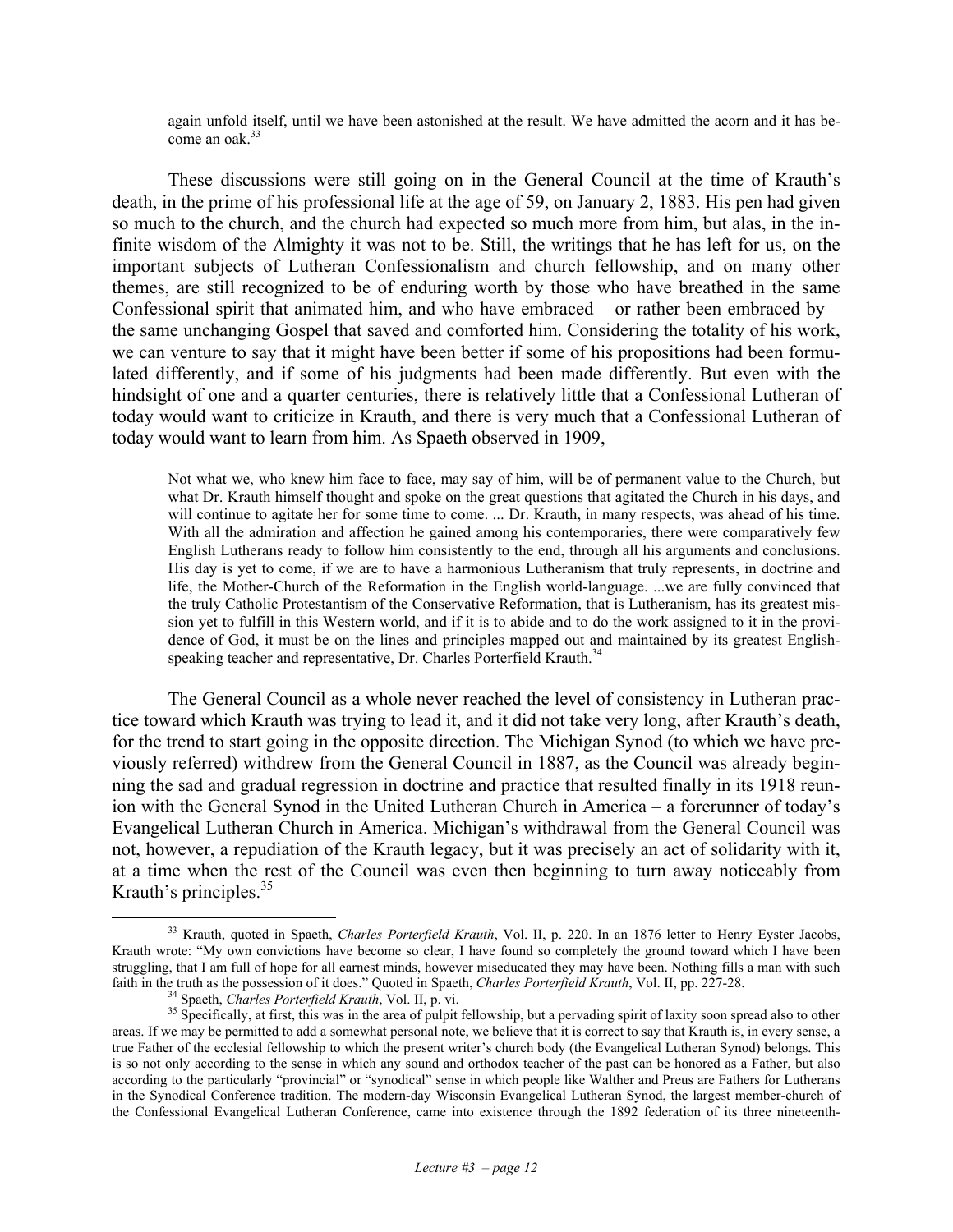#### **Krauth the Theologian: The Confessional Principle**

We can benefit from a review of some of the writings of Krauth particularly on the two main subjects that occupied most of his attention as a Lutheran churchman: the Confessional Principle and Church Fellowship. This is not, of course, a mere academic exercise, since these issues are pressing ones in our day as well. Within the purview of this paper we can touch on only a few of his statements. We would hope that this brief exposure to Krauth would, however, whet the appetites of our listeners and readers for more of the same. In the examples that we will share here, we also hope that our listeners and readers will be able to see some of the evidence of the Chemnitzian character of Krauth's work that we have noticed and admired throughout the corpus of his writings.

In his mature theologizing, Krauth is unswerving in his commitment to those principles that form the bedrock of a Lutheran Confessional consciousness, without a hint of compromise or equivocation. At the same time, his generous and peace-loving mind does everything it can to avoid battles over words, and the unnecessary divisiveness that such battles often foment among committed Lutherans. In his calm and thorough discussions of the various articles of faith, Krauth tries always to acknowledge the legitimacy of, and to find the proper place for, each genuinely Lutheran accent and nuance that would contribute in some measure toward a complete and balanced exposition of the doctrine under examination. In some cases Krauth did almost exactly what Chemnitz did, so that in his writings we can see the same sort of terms and arguments that appear in the writings of the great sixteenth-century Concordist. In other cases Krauth did what Chemnitz no doubt would have done, employing Chemnitz's judicious methods and imitating his even-handed approach in answering new questions, in clarifying new misunderstandings, and in settling (or trying to settle) new disputes.

In discussing the divine inspiration of the Holy Scriptures by means of the human writers through whom they were brought forth, Krauth observes that there is a highly illustrative comparison to be made between the divine-human character of the Bible and the divine-human character of Jesus Christ:

The word of God is perfectly divine in its contents; but except where the divine form is as necessary as the divine fact, no book is more perfectly human in its form. It is inspired, for it comes from God; it is human, for it comes through man. But remember, we do not say that the human is without the divine. The Spirit is incarnate in the Word, as the Son was incarnate in Christ. There is deep significance in the fact, that the title of "the Word" is given both to Christ, the Revealer, and to the Bible, the revelation of God, so that in some passages great critics differ as to which is meant. As Christ without confusion of natures is truly human as well as divine, so is this Word. As the human in Christ, though distinct from the divine, was never separate from it, and his human acts were never those of a merely human being – his toils, his merits and his blood were those of God – so is the written word, though most human of books – as Christ, "the Son of Man," was most human of men – truly divine. Its humanities are no accidents; they are divinely planned. It is essential to God's conception of his Book, that it shall be written by these men and in this way. He cre-

century predecessor bodies: the (old) Wisconsin Synod, the Minnesota Synod, and the Michigan Synod. (The federation became a formal amalgamation in 1917.) Of these three, the Michigan Synod had remained a member of the General Council, and in fellowship with Charles Porterfield Krauth, throughout his lifetime. The Michigan Synod heritage that resides institutionally within the WELS – and especially in its Michigan District – has therefore brought the Krauth legacy directly into the fellowship of churches of which the WELS (and ELS) is now a part. May this noble legacy, which is ours by birthright and not only by adoption, be continually rekindled and burn brightly in our midst!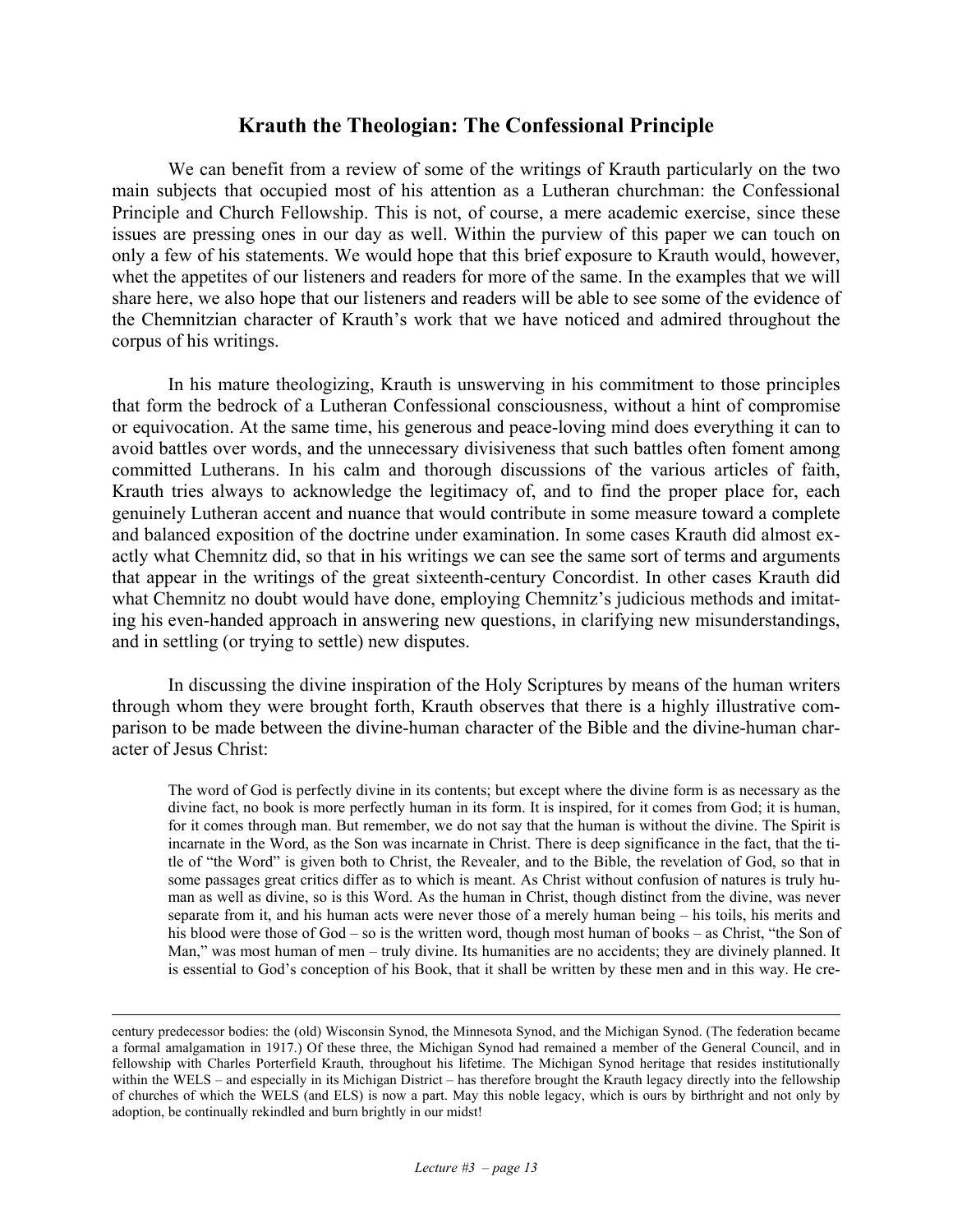ated, reared, made and chose these men, and inspired them to do this thing in their way, because their way was his way.<sup>[36](#page-13-0)</sup>

On behalf of himself and his colleagues at the Philadelphia seminary, Krauth was also unequivocal in his confession of the unique and unquestionable authority of Holy Scripture in all matters of doctrine and practice:

We stand upon the everlasting foundation – the Word of God: believing that the Canonical Books of the Old and New testaments are in their original tongues, and in a pure text, the perfect and only rule of faith. All these books are in harmony, each with itself, and all with each other, and yield to the honest searcher, under the ordinary guidance of the Holy Spirit, a clear statement of doctrine, and produce a firm assurance of faith. Not any word of man, no creed, commentary, theological system, nor decision of councils, no doctrine of churches, or of the whole Church, no results or judgments of reason, however strong, matured and well informed, no one of these, and not all of these together, but God's Word alone is the Rule of Faith. No apocryphal books, but the canonical books alone, are the Rule of Faith. No translations, as such, but the original Hebrew and Chaldee of the Old Testament, and the Greek of the New, are the letter of the Rule of faith. No vitiation of the designing, nor error of the careless, but the incorrupt text as it came from the hands of the men of God, who wrote under motions of the Holy Spirit, is the rule of faith. To this rule of faith we bring our minds; by this rule we have humbly tried to form our faith, and in accordance with it, God helping us, we will teach others – teaching them the evidences of its inspiration, the true mode of its interpretation, the ground of its authority, and the mode of settling its text. We desire to teach the student of theology the Biblical languages, to make him an independent investigator of the word of the Holy Spirit, as the organ through which that Spirit reveals His mind. We consecrate ourselves, therefore, first of all, as the greatest of all, as the groundwork of all, as the end of all else, to teaching and preparing others to teach God's pure Word, its faith for faith, its life for life; in its integrity, in its marvelous adaptation, in its divine, its justifying, its sanctifying, and glorifying power. We lay, therefore, as that without which all else would be laid in vain, the foundation of the Apostles and Prophets – Jesus Christ Himself being the chief corner-stone.<sup>[37](#page-13-1)</sup>

Krauth's conviction that Holy Scripture is the only Rule of Faith does not mean, however, that he fails to see the important role that the Lutheran Confessions play in the life of the Church. He writes:

The basis of the Evangelical Lutheran Church is the Word of God, as the perfect and absolute Rule of Faith, and because this is her basis, she rests of necessity on the faith of which that Word is the Rule, and therefore on the Confessions which purely set forth that faith. She has the right rule, she reaches the right results by that rule, and rightly confesses them. This Confession then is her immediate basis, her essential

<span id="page-13-0"></span> <sup>36</sup> C. P. Krauth, *The Bible a Perfect Book* (Gettysburg, Pennsylvania: Henry C. Neinstedt, 1857; reprint: Decatur, Illinois: The Johann Gerhard Institute, 1996), p. 10. On at least one occasion Luther had used the same Christological analogy in describing the character of Holy Scripture, but because it was in a somewhat obscure inscription it is unlikely that Krauth was aware of it. Luther had written: "The Holy Scripture is God's Word, written and, so to speak, lettered and put into the form of letters, just as Christ, the eternal Word of God, is clothed in humanity." WA 48, 31; quoted in *What Luther Says* (Saint Louis: Concordia Publishing House, 1959), p. 71. This analogy has been used many times since Krauth put it into print in 1857. For example, Siegbert W. Becker wrote in a 1965 essay on "The Inspiration of Scripture" that "it is not surprising that men who 10 years ago were saying that the Bible cannot be perfect because it is a human book, today are ready to assert that the Lord Jesus too, since He was a true human being, was mistaken in many things. It is only another demonstration of the truth that, when men lose the Scriptures, they must eventually also lose Christ. For just as Christ is human and divine, so the Scriptures, too, are both human and divine. The words are human words spoken and written by men, but they are also divine words spoken and written by God through human agency. The holy writers were His scribes, His penmen, whom He used to produce the sacred Scriptures, just as the king of Assyria was the rod of His anger which He used to punish recalcitrant Israel. There is no warrant, therefore, for any attempt to separate the divine words from the human words, or to distinguish the divine message from the human assertions in this book." *This Steadfast Word* (Lutheran Free Conference Publications, 1965), p. 40.<br><sup>37</sup> A statement of the faculty, drafted and delivered by Krauth, on the occasion of the inauguration of the Philadelphia

<span id="page-13-1"></span>Seminary in 1864; quoted in Spaeth, *Charles Porterfield Krauth*, Vol. II, p. 143-44.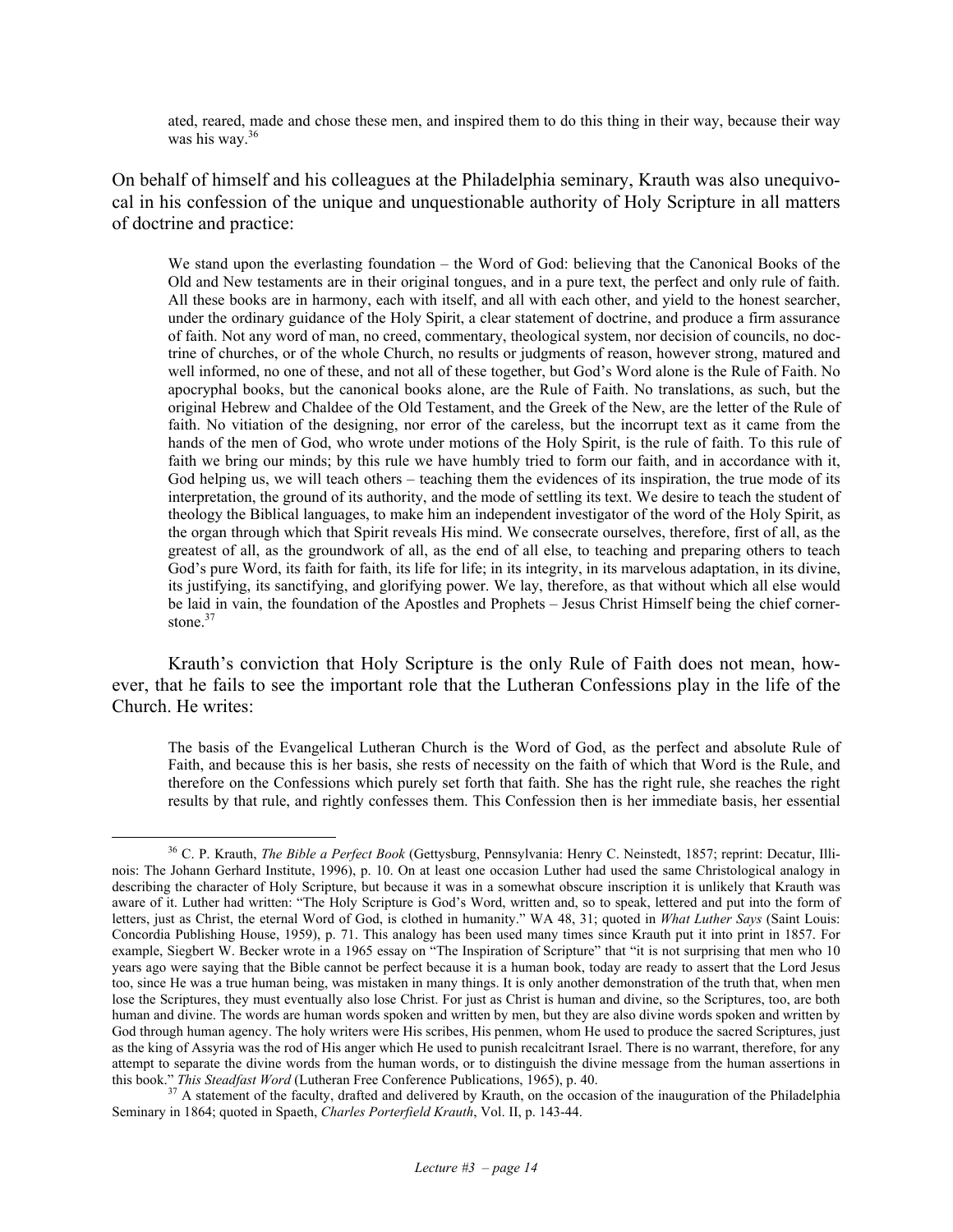characteristic, with which she stands or falls. The Unaltered Augsburg Confession and its Apology, the Catechisms and Schmalcald Articles, and the Formula of Concord, have been formally declared by an immense majority of the Lutheran Church as their Confession of Faith. The portion of the Church, with few and inconsiderable exceptions, which has not received them formally, has received them virtually. They are closely cohering and internally consistent statements and developments of one and the same system, so that a man who heartily and intelligently receives any one of the distinctively Lutheran Symbols, has no difficulty in accepting the doctrine of the whole. They fairly represent the faith of the Church, and simply and solely as so representing it are they named in the statement of the basis of the Evangelical Lutheran Church. ... The propositions we have just advanced, no Lutheran, in the historical sense of the word, can deny; for the man who would deny it, would, in virtue of that denial, prove that he is not in the historical sense Lutheran; for he, and he only, is such who believes that the doctrine of the gospel is rightly taught in the Augsburg Confession.<sup>[38](#page-14-0)</sup>

When we study God's Word we do not do so from the starting point of some kind of feigned religious neutrality, but from the starting point of consciously knowing ourselves to be members of the believing *and confessing* Church of Jesus Christ. As Krauth said in another context, "We belong to the Church, it does not belong to us."<sup>39</sup> And the "Lutheran Church" to which we belong is bigger than any particular synod at any particular time in its history. It is this greater and transcendent "Lutheran Church" that teaches us, through the Confessions, about the Biblical faith that the Lord of the Church has entrusted to her, and that she in turn has entrusted to us, her grateful sons and daughters. In this way, then, the Confession of our Church becomes also our own individual Confession:

We do not interpret God's word by the Creed, neither do we interpret the Creed by God's word, but interpreting both independently, by the laws of language, and finding that they teach one and the same truth, we heartily acknowledge the Confession as a true exhibition of the faith of the Rule – a true witness to the one, pure, and unchanging faith of the Christian Church, and freely make it our own Confession, as truly as if it had been now first uttered by our lips, or had now first gone forth from our hands.<sup>[40](#page-14-2)</sup>

It is true, of course, that our doctrine is to be taken only from Scripture. But it is also true that we are not the only people in the history of the Christian Church who have known this. The doctrine that is in the Lutheran Confessions is doctrine that has been taken by their authors from Scripture. Again, as Krauth explains, the historic Confession of the Lutheran Church, enshrined chiefly in the Book of Concord, "is her immediate basis, her essential characteristic, with which she stands or falls."

A sermon on "the right of private judgment" in the Lutheran Church that Schmucker preached at the 1866 convention of the General Synod<sup>41</sup> – just before the more Confessional synods separated from that body – was "an extraordinary mingling of the most dangerous as-

<span id="page-14-2"></span><span id="page-14-1"></span><span id="page-14-0"></span><sup>&</sup>lt;sup>38</sup> Krauth, *The Conservative Reformation*, pp. 179-80. Most of this excerpt is also quoted approvingly by Peters in his *Wisconsin Lutheran Quarterly* review of Krauth's book, p. 318.

<sup>&</sup>lt;sup>39</sup> Charles P. Krauth, *Christian Liberty in its Relation to the Usages of the Evangelical Lutheran Church* (reprint: Decatur, Illinois: The Johann Gerhard Institute, 1996), p. 65. This pamphlet was originally published in 1860.<br><sup>40</sup> Krauth, *The Conservative Reformation*, p. 169. We see here Krauth's way of trying to overcome the seeming imp

between those who maintain that the Scriptures should be interpreted in light of the Confessions, and those who maintain that the Confessions should be interpreted in light of the Scriptures. 41 This convention was held in Fort Wayne, Indiana. Krauth attended it as one of the delegates from the Pennsylvania

<span id="page-14-3"></span>Ministerium. "On the Sunday between the sessions the Ministerium delegation worshiped and received Holy Communion at the Missouri Synod's St. Paul's Lutheran Church where Wilhelm Sihler was pastor. The fervent hope was expressed that the day would soon come when America's Lutherans would be one." August R. Suelflow and E. Clifford Nelson, "Following the Frontier," *The Lutherans in North America*, edited by Nelson, (Philadelphia: Fortress Press, 1980 revised edition), p. 234.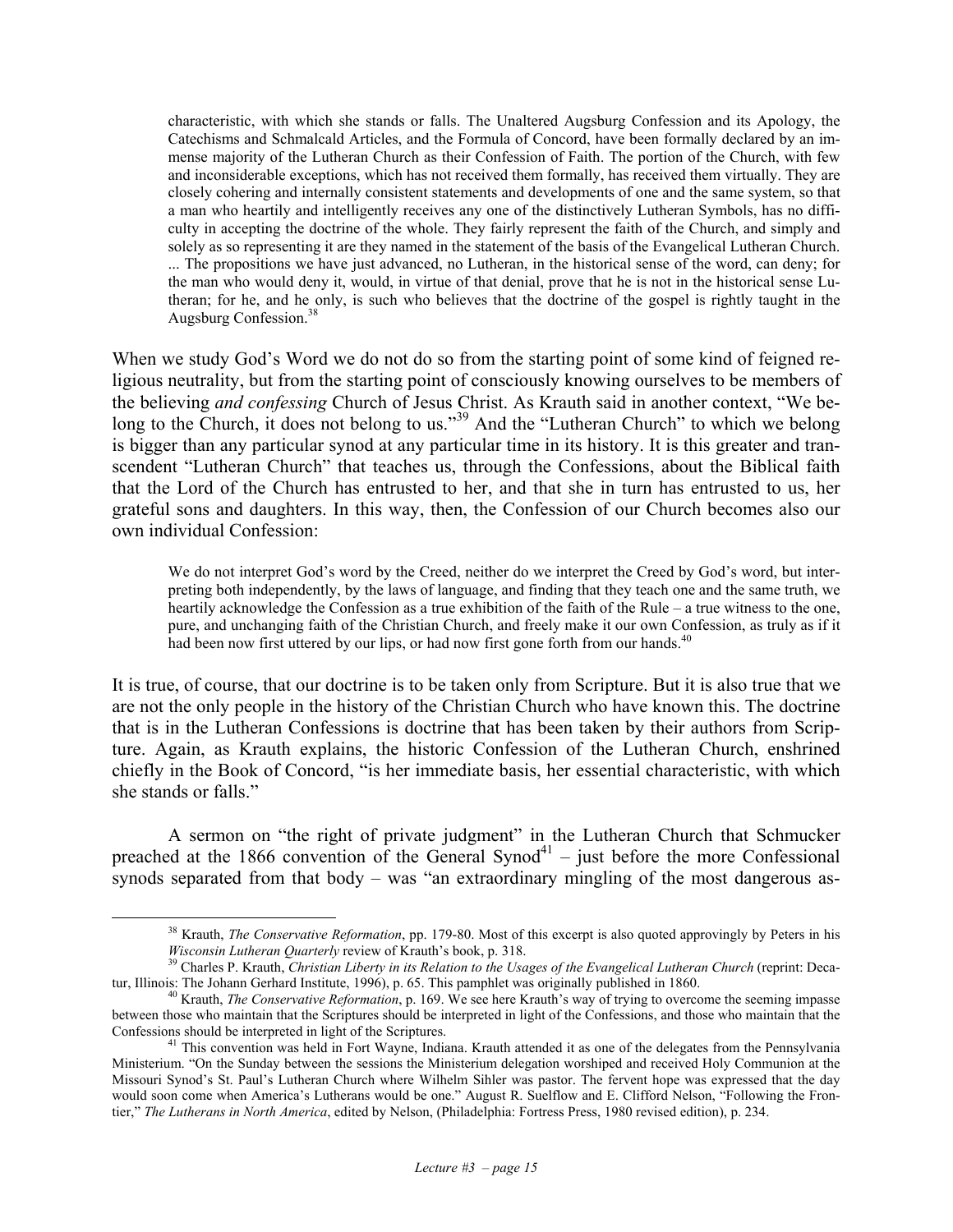sumptions of Romanism in the one direction, and of the dreariest rationalism in the other, ...a plea for hopeless schism, sectarianism and heresy."[42](#page-15-0) Krauth offered a stinging critique of this manifesto of nineteenth-century "American Lutheranism" which also finds a target in some of the attitudes that can be found in the limping Lutheranism of our day:

One great fallacy which underlies the whole argument and comes to the surface in a great variety of phases is, that Lutheranism is not a system of doctrine, but merely one of the rules of Hermeneutics; not a *result*, but a *process*, – or, rather, a theory of process. This process, according to Dr. S[chmucker], goes on indefinitely; and the results may vary according to the time, place, person or church which uses the process. Lutheranism may successively mean everything and anything which the craziness of an abuse of the right of private judgment may cover with the pretenses of Protestant investigation. Lutheranism may be Unitarian, Pelagian, Calvinistic, Baptist, Arminian, as the current shifts. Provided only that nothing in the way of "writings or creeds of men come between them and the examination of the Bible," twenty men may reach twenty different results, and all be equally good Lutherans. A man may have twenty different phases of credence, and be equally Lutheran through the whole. The Lutheran Church may have a new set of doctrines in every generation, and teach the children to deride the faith, and trample on the teachings, of their fathers and mothers. ... It has hitherto been supposed that the Lutheran Church owed her being to her having "proved all things," and having by this process found that which is good, holding fast to it, and to this very end embodying it in her Confessions. But it seems this was a mistake. It is not what she finds, but the way she hunts for it, that gives her [her] character. She is to assume that the proving is never done, but always to be done, and three centuries after her credulous profession that she has the truth, is to go to work seriously to find it... Poor, fond, old mother! She thought her merchantman had found the great pearl at the old Wittenberg long ago, but it seems that it was but paste. ... The fact is that these principles root up the faith utterly. They ignore the divine origin, perpetuity, and heavenly guidance of the Church, they put the teaching power of the Bible and of the Holy Ghost, below that of an ordinary arithmetic and of a country schoolmaster. It is too mild to call such views Latitudinarianism; they are logically Nihilism. They do their work so effectually that they would not only leave no Lutheran Church, but they would leave no Church at all, – they leave no solid ground of the "one faith" which has always been held, and must ever be held, somewhere in the world, and whose perishing would be the perishing of the Church itself. We have left us but a mere mirage of whimseys and notions. They give us a rule of faith which never generates faith, a Creed by which no man can know what we believe; they give us a state of mind in which we do not know what we believe, or whether we are to believe at all.<sup>[43](#page-15-1)</sup>

In response to the "American Lutheran" supposition that the Confessions are not really that important, since they are "human explanations" of the Word of God and not the Word of God itself, Krauth points out that the Confessions are *correct* explanations of what Scripture teaches, and

that *correct human explanations* of Scripture doctrine are Scripture doctrine, for they are simply the statement of the same truth in different words. ... There is no personal Christianity in the world which is not the result of a human explanation of the Bible as really as the Confession of our Church is. It is human because it is in human minds, and human hearts, – it is not a source to which we can finally and absolutely appeal as we can to God's word. But in exact proportion as the word of God opened to the soul by the illumination of the Holy Spirit, is truly and correctly apprehended, just in that proportion is the "human explanation" coincident with the divine truth. I explain God's truth, and if I explain it correctly, my explanation is God's truth, and to reject the one in unbelief, is to reject the other. ... Our English translation of the Bible is a human explanation of a certain humanly transcribed, humanly printed text, the *original*; which original alone, just as the sacred penmen left it, is absolutely in every jot and tittle God's Word; but just in proportion as our translation is based upon a pure text of the Hebrew and Greek, and correctly explains the meaning of such an original, it too, is God's Word. Our sermons are human explanations of God's Word, but so far as

<span id="page-15-1"></span><span id="page-15-0"></span>

<sup>&</sup>lt;sup>42</sup> Quoted in Spaeth, *Charles Porterfield Krauth*, Vol. II, p. 157.<br><sup>43</sup> Krauth, in the *Lutheran*, August 23, 1866; quoted in Spaeth, *Charles Porterfield Krauth*, Vol. II, pp. 157-58. Emphases in original.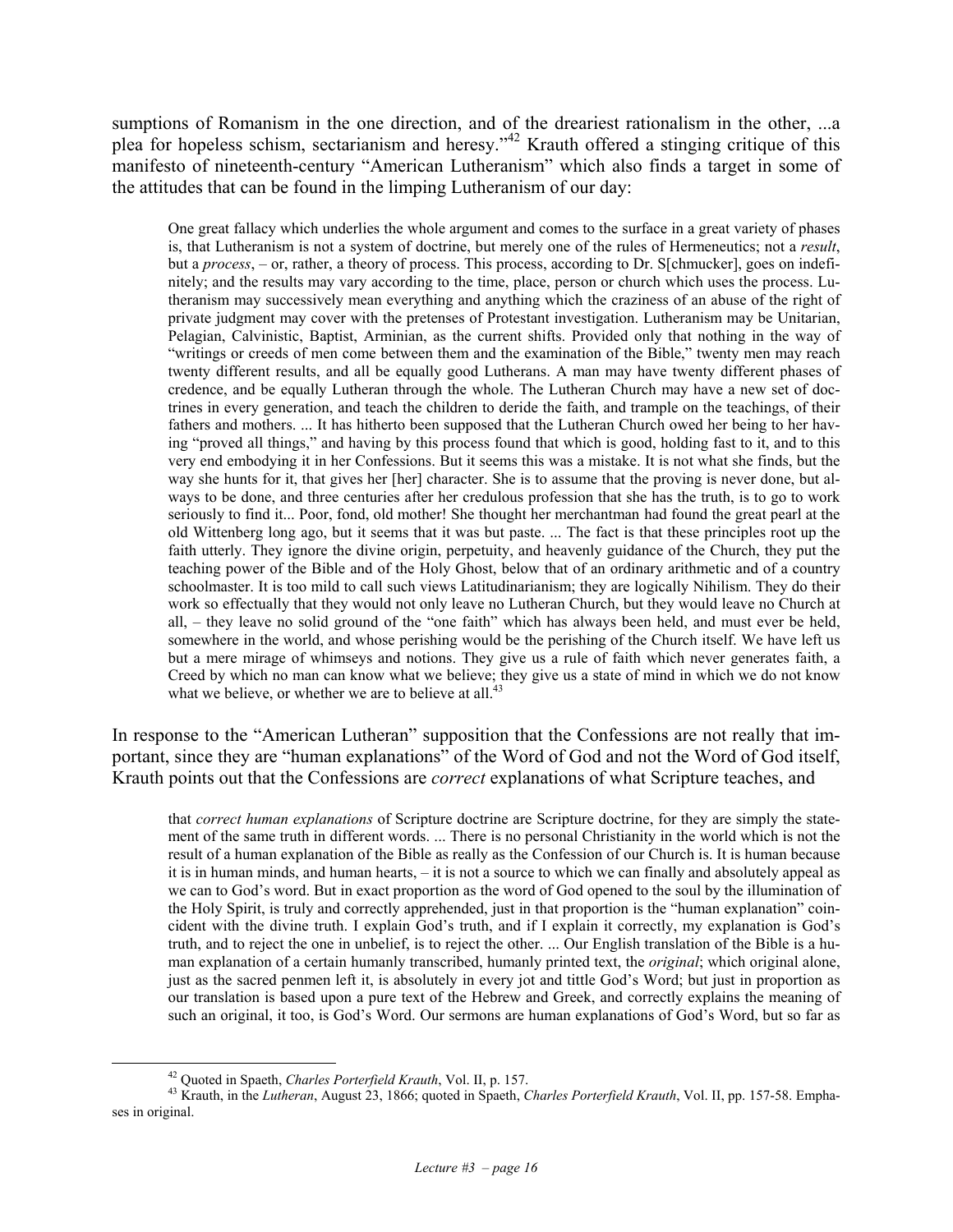they explain it correctly, they do set forth God's Word, and he who hears us, hears our Lord. Our Confession is a human explanation of God's Word, but so far as it correctly explains it, it sets forth God's Word.<sup>44</sup>

Because the Scriptures are the *norma normans*, we do not go to the Symbolical Books instead of going to the Bible. But because the Symbolical Books are the *norma normata*, we also do not go to the Bible with the pretense that we are unaware of the Symbolical Books, or with a feeling of shame or embarrassment that our faith has been shaped by the instruction we have received through them. The Confessions were written by Fathers and Reformers who were providentially raised up by God, as divinely-called pastors and teachers, at pivotal times in the Church's history. Krauth's acknowledgment of the faithful ministry of these extraordinary men for the timeless benefit of the Church, under Scripture and in the service thereof, is expressed pithily in this way:

We do not claim that our Confessors were infallible. We do not say they could not fail. We only claim that they did not fail. [45](#page-16-1)

The Lutheran Confessions do not, of course, directly address every question with which the contemporary Church is struggling. One will not, for example, find detailed treatments in the Book of Concord of historical criticism, evolutionism, or feminism, or of how the Church should guard itself against these errors. But those who are unfamiliar with the Confessions may be very surprised, if they begin to examine them, to see how applicable they actually are to contemporary times. The sixteenth century was a virtual cauldron of ideas, which were swirling around every corner of the western church. Among the many erroneous teachings that have become popular in various segments of Christendom in the past 400 years, there are very few that had not already been proposed in the sixteenth century, in at least a germinal form, and that had not already elicited a Biblical response from the Lutheran Confessors. Those who doubt this should simply read the Book of Concord, and find out for themselves.

#### **Krauth the Theologian: Church Fellowship**

We have already noted that Krauth dedicated an increasing amount of time to a consideration of the doctrine and practice of pulpit and altar fellowship once the General Council had taken shape. Those who are familiar with Krauth's theology chiefly through his book on *The Conservative Reformation* may be unaware of the equally important writings that he produced soon after that on church fellowship. These were a direct working-out of the principles of Lutheran Confessionalism that he had so ably articulated in that more widely-known volume. In these writings Krauth also demonstrates his grasp of the intimate connection between sound Lutheran principles of church fellowship and the more fundamental Lutheran conviction that it really is possible to know objectively, and to confess clearly, the saving truth that God has revealed in Scripture. Krauth laments that

It is one of the greatest sins and calamities of the Church of our day that there is widespread and utter carelessness in regard to doctrine, or a fixed aversion to it; in some a contempt for it, in many ignorance or an ignoring of it. Men sometimes array the Gospel against itself by urging that they "want the Gospel," they "don't want doctrine"; as if there could be any real Gospel which is not doctrine, or any Gospel in its total-

<span id="page-16-0"></span> <sup>44</sup> Krauth, *The Conservative Reformation*, pp. 184-86. Emphases in original. 45 Krauth, *The Conservative Reformation*, p. 186.

<span id="page-16-1"></span>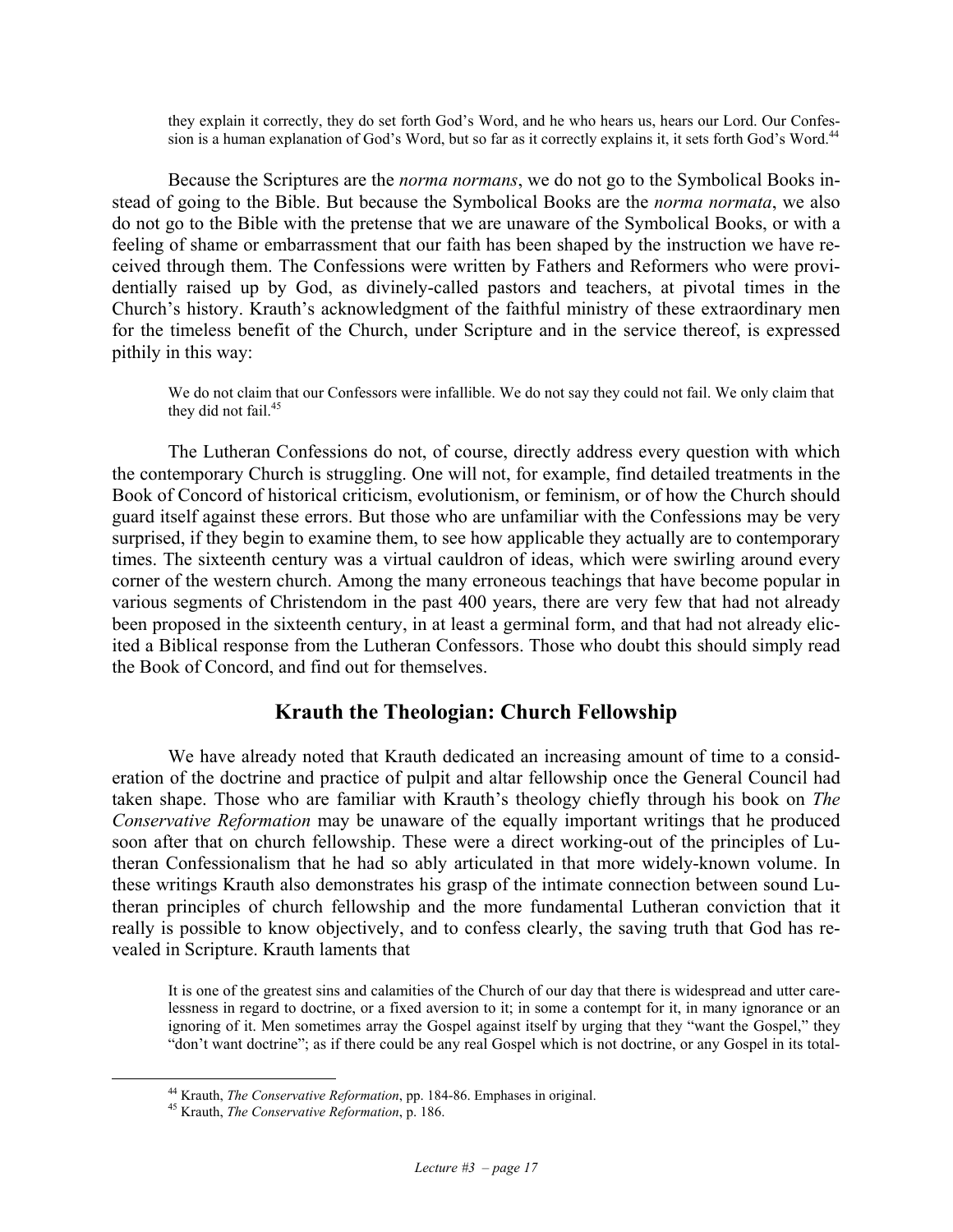ity, which does not embrace all the doctrine of the Gospel. It is as if they said: "We want nourishment; we don't want food"; "We want warmth; but none of your fuel and clothes for us." Whether the laxity of the time helps men toward the extreme [of] pseudo-ecclesiasticism or the extreme of unionistic sectarianism, the beginning of the healing must be a Bible estimate of the indispensable nature of Bible doctrine. Our Church, once chosen of God to lead His people back to the pure faith, must realize that none can take her vocation from her. The front of the host is still her place, if she is faithful to the Captain of her salvation, and she can do now no work more characteristic of her, and more worthy of her great name and responsibility, than to help in awakening the mind of Christendom to a consciousness of the disastrous tendency of the time.<sup>[46](#page-17-0)</sup>

As we examine the theological and ecclesiastical landscape of the early twenty-first century, we cannot but share in Krauth's lament, and for the same reasons. In Krauth's day and in ours, the spirit of "unionism" was and is all-pervasive. Krauth generally uses the phrase "pulpit and altar fellowship" when he is talking about those arenas of church life that must especially be preserved from this destructive spirit. But he also makes it clear that the sacred transaction of preaching and learning from a sermon, or the sacred transaction of administering and receiving the Lord's Supper, cannot somehow be isolated from other aspects of the overall life of the church and of its members, which naturally flow from the administration of the means of grace and point back again to them. There are many ways by which Christians confess themselves to the pure marks of the church, or, in contrast, by which they confess themselves to something other than the pure marks. The spirit of unionism seeks to permeate and corrupt the spiritual life of the body as a whole, and the spiritual life of each of its members. Therefore both the body as a whole and each of its members need to be protected against this spirit. Krauth, in the midst of his own confessional struggles, observes:

From the first quarter of the nineteenth century there has been a general breaking down of the old landmarks in this country. Popular and influential forms of embodying union sentiment have become more and more common. We have Sunday School and Tract Unions, union revivals, union prayer meetings, the Evangelical Alliance, Young Men's Christian Associations, all involving compromise on the [basis of the] principles of individualism and all tending to laxity and indifferentism. The world has been coming into the church with its easygoing policy. There has been a large influx of unworthy professors [of the faith], a relaxation of discipline, a spirit of social complaisance taking the place of principle. ... Denominationalism with spread sails filling in the gale of unionism, and without pilot or helmsman, is bearing full upon the rock of absolute individualism. When the rock is fairly struck, the vessel will go to the bottom.<sup>[47](#page-17-1)</sup>

Krauth is remarkably prescient also in his discernment of the trends that would lead to modern phenomena like "Evangelicals and Catholics Together," and that would lead to the kind of compromises with Rome that have been made of late by many nominal Lutheran bodies, especially through the notorious *Joint Declaration on the Doctrine of Justification*. He writes:

There is no sufficient bulwark against Rome but the doctrine of *justification by faith*, with all it involves. The struggle for the possession of the future is between Romanism, Protestantism, and Atheism; and Protestantism, robbed of its great material principle, will be absorbed into Romanism or Atheism. A Bible unbelieved will not save us. A Rule of Faith which we will not allow to make our faith, will not help us. The decline of the power of the great doctrine of justification by faith is the result of the decline of faith itself. Men have less and less confidence and interest in justification by faith, because they have less and less of the faith which justifies. As faith is regarded after the Romish fashion as an intellectual assent, and intellectual assent to divine truth dwindles more and more in the sectarian construction into individual notions and

<span id="page-17-1"></span><span id="page-17-0"></span>

<sup>&</sup>lt;sup>46</sup> Krauth, "Theses on the Galesburg Declaration on Pulpit and Altar Fellowship," Part II, pp. 747-48.<br><sup>47</sup> Charles Porterfield Krauth, "The Right Relation to Denominations in America," *Lutheran Confessional Theology in America, 1840-1880*, edited by Theodore G. Tappert (New York: Oxford University Press, 1972), pp. 112-13.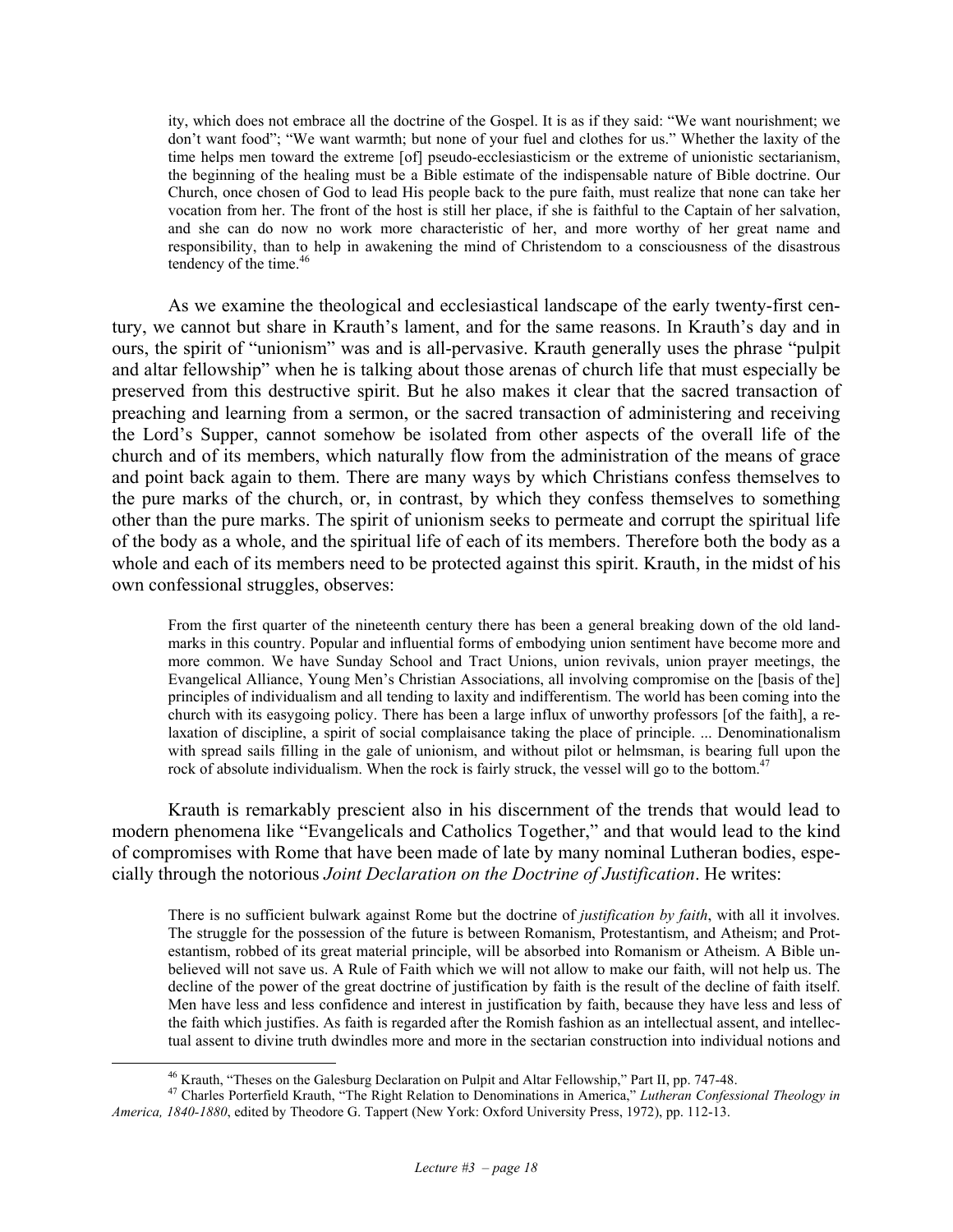opinions, all of equal validity, the great New Testament doctrine of faith and of justification by faith, is fad-ing more and more out of sight.<sup>[48](#page-18-0)</sup>

Krauth also deals with the phenomenon of the general disintegration of those church traditions that have their roots in the sixteenth-century Reformation, and that historically identified themselves with the dual principles of the clarity and sufficiency of Holy Scripture. The times in which we live, wherein we have seen countless examples of Evangelicals, mainline Protestants, and Lutherans of all shades crossing either the Tiber or the Bosporus, are anticipated in the nineteenth-century Protestant attitudes that Krauth here addresses:

Our church does indeed rest its relations to the denominations around us on its conviction that its system is in all its parts divine, derived from the Word of God and in accordance with it. And there are those who object to this position, not that they charge any specific error on our church – they waive even the consideration of that question – but that in general they assume that we are not prepared to treat any system as throughout divine. A system, they say, may be divine, but we cannot know that it is. We see in part, we know in part. It is not probable that any one denomination has all the truth on the mooted questions. We think we are right. Others think they are right, and they are as much entitled to assert the possession of truth for themselves as we are for ourselves. The church is still seeking: the church of the unknown future may perhaps see things in their true light. ... It is true that the church on earth is imperfect and that in its best life, and because of it, it ever grows. But it must have a complete life to have a constant growth. An acorn is not an oak, but the vital force in the acorn is that which makes the oak and abides in it. The question here is, Has the church reached such a clear, binding faith on the great vital questions, not only of individual salvation but of her own highest efficiency and well-being, as justifies it in making them a term of communion and of public teaching? The question is not whether it can reach more truth, or apply more widely the truth it has, but whether what it now holds is truth and whether by seeking more truth by the same methods it can be assured of finding it. The Old Testament has been teaching for thousands of years, the New Testament has taught for two thousand years, and yet it is pretended by those who profess to hold [to] the clearness and sufficiency of Holy Scripture that no part of the church of Christ, not even that part which they declare they hold in highest esteem, has reached a witness which can commend itself to human trust or can tell whether it has failed or not.<sup>[49](#page-18-1)</sup>

#### Krauth then asks,

If the divine truth has no self-asserting power, sufficient to dispel doubt, how shall we reach any sure ground? Shall we say that all nominally Christian systems are alike in value, or that if they differ in this no one can find it out? This on its face seems self-confuting, but if we had to confute it, we could only do so by showing that God's Word is clear on the points on which churches differ. If we do not believe that we are scriptural over against Rome, we have no right to be separate from Rome. If the churches divided from us do not believe that they are scriptural, they have no right to be divided from us, and if we have no assured conviction that we have the truth, we have no right to exist. This agnosticism is at heart unbelief, or despair, or indolence, or evasion of cogent argument. Of all Romanizing tendencies the most absolute is that which puts the dishonor on God's Word and on the fundamental principles of the Reformation implied in this view. It may be safely asserted that ecclesiastical bodies will not claim less for themselves than they are entitled to, and when it shall be said that no part of the churches of which the Reformation was the cause or occasion even pretends to have an assurance of the whole faith it confesses, then will men regard Protestantism as self-convicted and, if they do not swing off to infidelity, will say: Rome at least claims to have the truth, and if truth is to be found on earth it is more likely to be found with those who claim to have it than with those who admit they have it not. To sum up, we say Rome is fallible, the denominations are

 <sup>48</sup> Charles P. Krauth, "Theses on the Galesburg Declaration on Pulpit and Altar Fellowship," Part III, *Lutheran Church* 

<span id="page-18-1"></span><span id="page-18-0"></span><sup>&</sup>lt;sup>49</sup> Krauth, "The Right Relation to Denominations in America," pp. 129-30.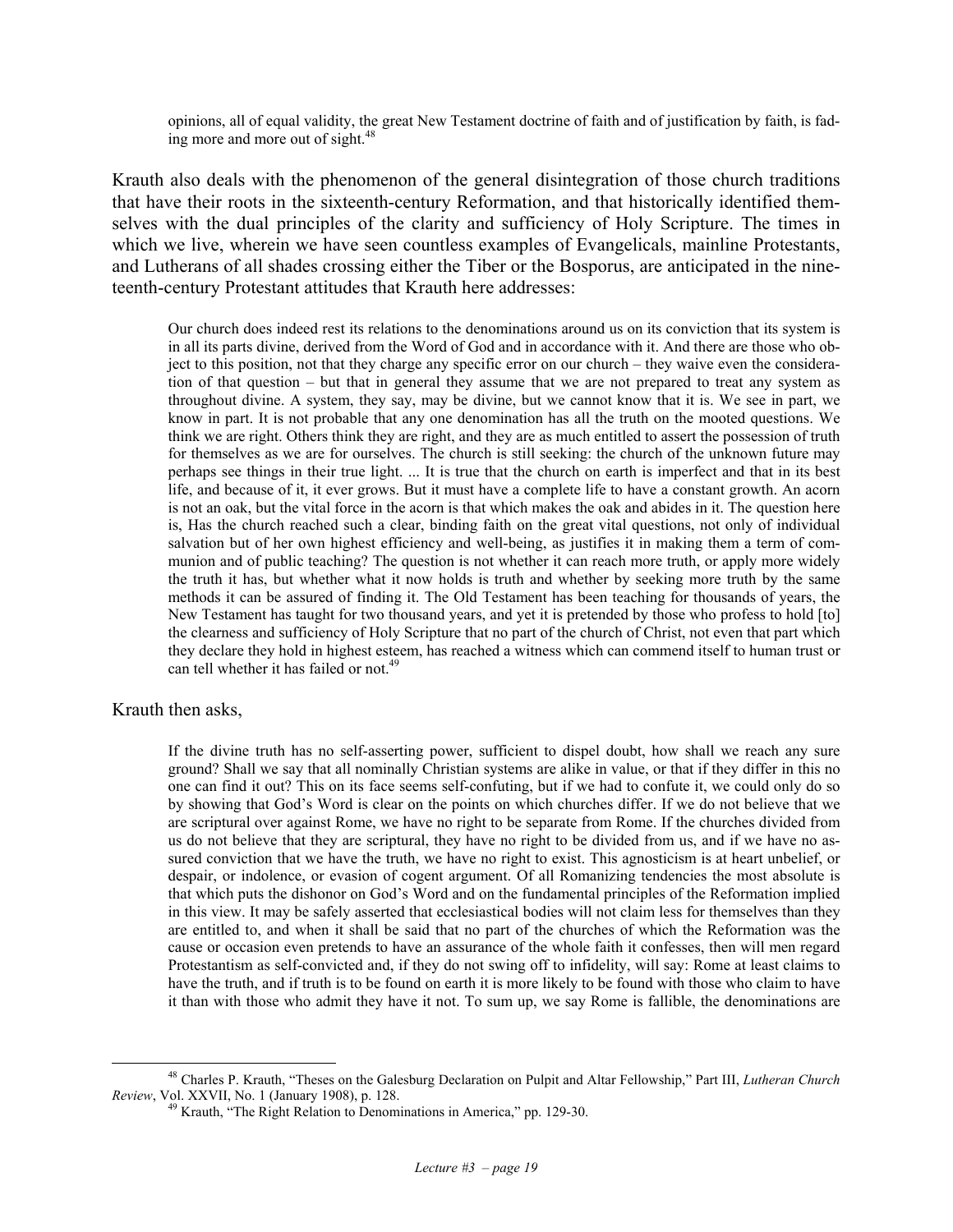fallible, and the Lutheran Church is fallible: but the Romish Church has failed in articles of faith, so have the denominations; the Lutheran Church has not.<sup>[50](#page-19-0)</sup>

In the matter of the admission of preachers to the pulpits of the Church, and of the admission of communicants to its altars, Krauth tries to get Lutherans to think these things through in a consistent and objective way. Specifically on the subject of making "exceptions" to the rule, Krauth warns:

We must either demand Lutheran authentication from every man who enters a Lutheran pulpit, or demand it of none. However the matter may be covered over with a plausible pretext, it is simply moral suicide for a church to discriminate against her own children, and to exact from her own preachers pledges and guarantees which she does not exact of others. It is either right to give others constant admission, that is, to throw away our confessional and distinctive life altogether, and abandon to sect the whole idea of a church, or it is wrong to give them occasional admission. If it be right in principle to admit them at one time, it is right to admit them at another time, and at all times. It is no longer exceptional, it is normal. It is not a privilege, it is a right. The principle on which rests constant admission to Lutheran altars, demands that those who are there received shall have been taught and examined as to their knowledge of the fundamental truths of the Gospel system, which is the confessed system of our Church; shall have solemnly bound themselves, by God's help, to persevere in the Lutheran faith, and in fidelity to the Lutheran Church, to conform and be subject, as communicant members, to its divine government and discipline. There can be no principle of occasional admission to the altar distinct from and in conflict with this. In a word, the principle of a con-stant admission precludes the existence of any separate principle of occasional admission.<sup>[51](#page-19-1)</sup>

The unwillingness of the orthodox Lutheran Church to open its pulpits and altars to the heterodox, or to send its pastors and people to heterodox pulpits and altars, will always bring upon it, in a society that is dominated by religious latitudinarianism, a multitude of reproaches. And these reproaches, or the fear of them, can be felt to be too much of a burden – so much so that a "negotiated surrender" to the sects can become, after a while, an increasingly appealing option to some or many who bear the Lutheran name. In our day we certainly know this to be so. But Krauth also knew this to be so. Speaking from both conviction and experience, he writes:

When the Lutheran Church acts in the spirit of the current denominationalism it abandons its own spirit. It is a house divided against itself. Some even then will stand firm, and with the choosing of new gods on the part of others there will be war in the gates. No seeming success could compensate our church for the forsaking of principles which gave her her being, for the loss of internal peace, for the destruction of her proper dignity, for the lack of self-respect which would follow it. The Lutheran Church can never have real moral dignity, real self-respect, a real claim on the reverence and loyalty of its children while it allows the fear of the denominations around it, or the desire of their approval, in any respect to shape its principles or control its actions. It is a fatal thing to ask not, What is right? What is consistent? but, What will be thought of us? How will the sectarian and secular papers talk about us? How will our neighbors of the different communions regard this or that course? Better to die than to prolong a miserable life by such compromise of all that gives life its value.<sup>52</sup>

In commenting on the main issue that came to the fore at the Marburg Colloquy in 1529, and that has been the focus of Lutheranism's debates with the Reformed ever since, Krauth points out that

<span id="page-19-1"></span><span id="page-19-0"></span>

 <sup>50</sup> Krauth, "The Right Relation to Denominations in America," pp. 130-31. 51 Charles P. Krauth, "Theses on the Galesburg Declaration on Pulpit and Altar Fellowship," Part IV, *Lutheran Church* 

<span id="page-19-2"></span><sup>&</sup>lt;sup>52</sup> Krauth, "The Right Relation to Denominations in America," p. 135.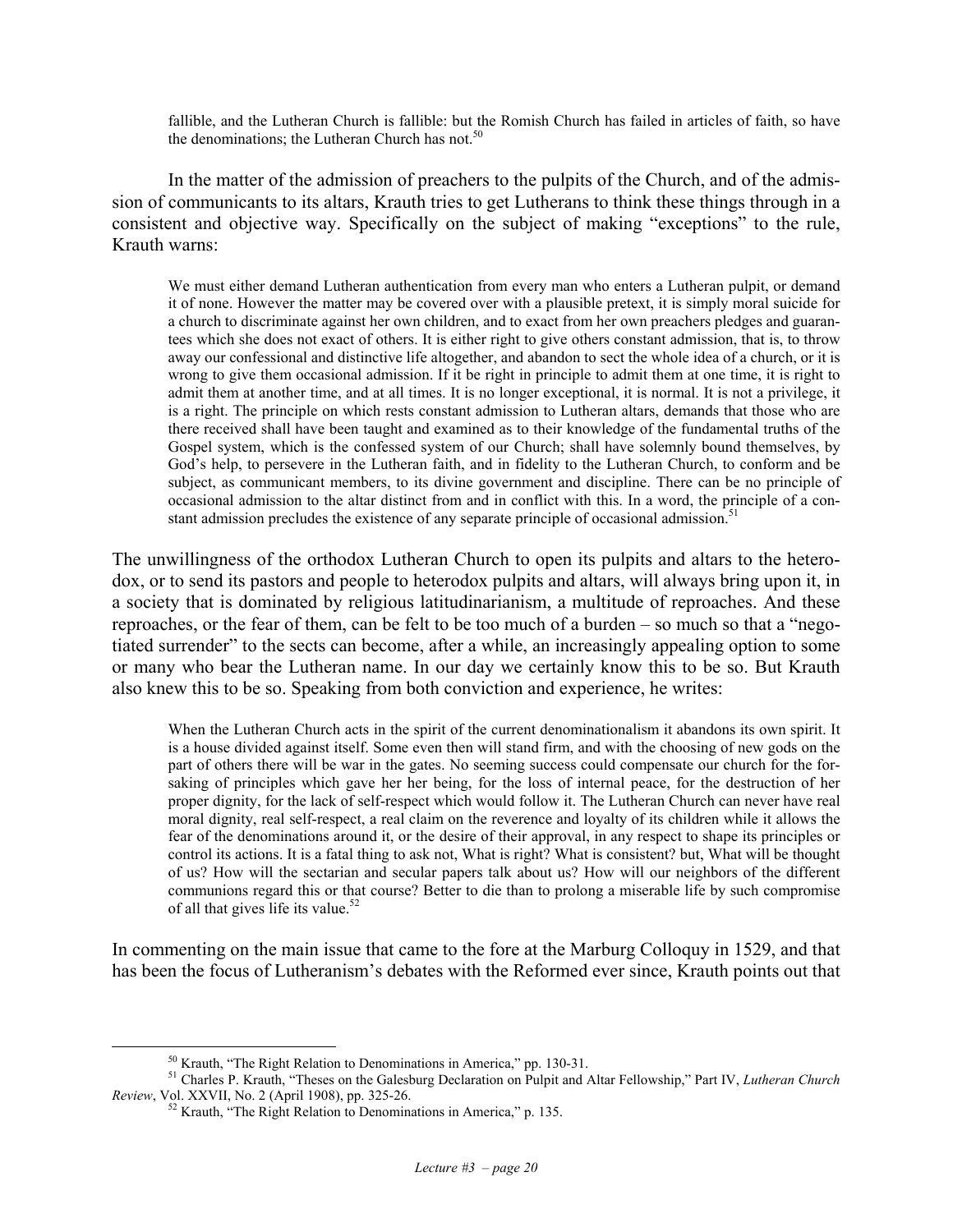A Zwinglian may admit that a Lutheran is not in fundamental error; a Lutheran cannot admit it in regard to a Zwinglian. To claim that what is really but bread and wine is Christ's body and blood may be a great absurdity – but it is the result of too absolute a trust in his word – it is the superstition of faith. But to say that what he really tells us is his body and blood is but bread and wine implies lack of trust in his word – it is the superstition of unbelief. ... They have a metaphor to literalize; we accept a verity deep as the incarnation itself, a verity involving the incarnation and involved in it.<sup>[53](#page-20-0)</sup>

And from the perspective of the Lutheran Church, unionistic fellowship arrangements with the Reformed, or with outright apostates, definitely are surrenders, and not merely compromises (as distasteful as even a compromise would be). Krauth observes that

When there is official fellowship between those who hold the higher and positive position and those who hold a lower and negative one, the communion is always to the benefit of the lower at the expense of the higher. For however the holders of the higher view may protest as to their personal convictions, the act of communion is regarded as a concession that the convictions, if held at all, are not held as articles of faith but only as opinions. If a Socinian and a Trinitarian commune, each avowing his own opinion as neither changed nor involved, which cause is hurt and which benefited? It looks equal, but Socinianism, whose interest is laxity, is advantaged; Trinitarianism is wounded. It gives fresh life to error; it stabs truth to the heart. Contact imparts disease but does not impart health. We catch smallpox by contact with one who has it, but we do not catch recovery from one who is free from it. The process which tends to the pollution of the unpolluted will not tend to the purification of the evil.<sup>[54](#page-20-1)</sup>

Krauth also sees no enduring place for the kind of "moderate" or "centrist" position in matters of doctrine and practice that would be defined or understood by its advocates in relativistic or ecclesio-political terms, and not on the basis of theological principle. He says, quite simply, that

 There is no firm ground between strict confessionalism and no confessionalism. All between is hopeless inconsistency. [55](#page-20-2)

Krauth's Lutheran ecclesiological vision is best summarized in these words:

When we speak of *genuine* Lutheranism, we do *not* mean that the thing itself can be other than genuine – that there can be of right two kinds, that anything but the real thing is entitled to the name – *but*, that in common with all names the name Lutheran may be, and is, misapplied. That may be called Lutheranism which is not Lutheranism. Gold must be gold, yet we can distinguish for convenience sake between genuine gold and spurious gold; gold pure and gold alloyed. We can speak of genuine, true, pure Christianity, and of spurious, false, corrupted Christianity. ... Genuine Lutheranism we contrast as a thing of intelligence, over against ignorance. It is the Lutheranism of those who know why they are what they are – who know the hope that is in them and have a reason for it. They know what the Confessions teach, and what is in the Word on which the Confession rests. They know the genius of their Church, its history, its wants, its glories, its defects, the prospects which animate it, the discouragements it has to overcome. A genuine Lutheranism is a *living*, devoted, earnest Lutheranism, over against aversion, frigidness, and indifference. ... It is a Lutheranism which is *consistent*, as over against one which is continually denying the just inferences of its own profession. ... Genuine Lutheranism is *firm*, over against all vacillation, all temporizing, lowering of principle, and abasement before the idols of the hour. It lifts itself above the blandishments of the time and the dread of its odium and persecution. It does not fear being left a little flock if the evidence remains of the Father's good pleasure to give it the kingdom. It sings "Ein feste Burg" with heart as well as voice, confessing that nothing on earth or in hell can move it. [56](#page-20-3)

<span id="page-20-0"></span>

<span id="page-20-1"></span>

<span id="page-20-3"></span><span id="page-20-2"></span>

<sup>&</sup>lt;sup>53</sup> Krauth, "The Right Relation to Denominations in America," p. 124.<br><sup>54</sup> Krauth, "The Right Relation to Denominations in America," pp. 135-36.<br><sup>55</sup> Krauth, "The Right Relation to Denominations in America," p. 128.<br><sup>56</sup> Emphases in original.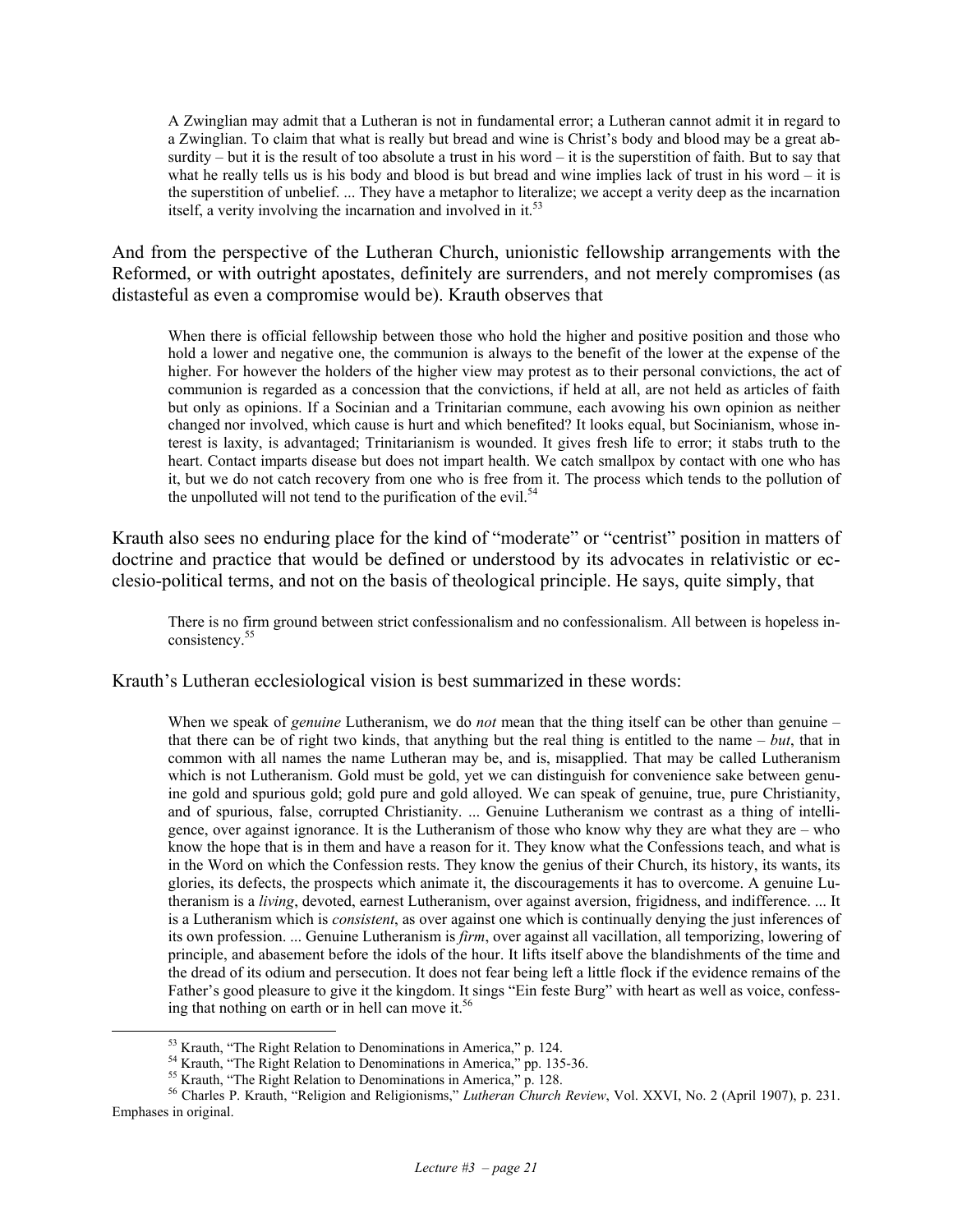#### **Conclusion**

Numerically and institutionally, at least in the western world, the kind of "genuine Lutheranism" for which Krauth yearned is in decline. The inner life of the massive structures of the European state churches collapsed long ago, and only the outer shells remain, surrounding the ecclesio-cultural rubble within. For the past several decades, free churches and synods with long and respectable Lutheran pedigrees have also been tottering, and toppling, one by one. This process continues with a vengeance. Are these sad occurrences frightening empirical evidence that Confessional Lutheranism has really been, after all, a well-intentioned but misguided dream, and that it will not – indeed cannot – survive? Should we look instead to something more outwardly stable, like Roman Catholicism or Eastern Orthodoxy, which in their institutional strength seem more plausibly to be pointing toward an ultimate ecclesiastical success? Should we look instead to something more overtly powerful, like Evangelicalism or Pentecostalism, which in their zeal and energy seem more able to draw to themselves the masses of humanity? Krauth would not think so in either case. In view of Lutheranism's ecclesiology of the cross, he says:

The obligation to stand by truth is not conditioned by the human probabilities of its triumph. While there may be again, as there has been in the past, a relative advance of truth, error will abide upon the earth, and we know not in what proportions, while the earth stands. The harvest will open on tares and wheat together. The Church may have relative rest, but she will have no absolute rest; but will bear the cross till she is lifted to her crown in heaven. We do not stake the great principle, nor the right of our Church to abide by it, on any prophetic pretense of its earthly triumph or of hers.<sup>[57](#page-21-0)</sup>

The writer of the Epistle to the Hebrews states:

Remember those who led you, who spoke the word of God to you; and considering the result of their conduct, imitate their faith. Jesus Christ is the same yesterday and today and forever. Do not be carried away by varied and strange teachings... (Heb. 13:7-9, NASB)

With the qualification that Scripture itself gives us, regarding their speaking of the Word of God and not of unprofitable opinions, the noble company of those whom Confessional Lutherans "remember" and "imitate" includes Athanasius, the Cappadocian Fathers, and Chrysostom; Hilary, Ambrose and Augustine; Luther, Melanchthon, and the Concordists; and, especially in certain American circles, Walther, Hoenecke, and the Pieper brothers. But let us not neglect to include also in this worthy band of brothers and fathers the man whom Walther described as "the most eminent man in the English Lutheran Church of this country," Charles Porterfield Krauth.

We conclude with this message of hope and encouragement that Krauth addressed to Matthias Loy in 1876, but which could just as well have been addressed to us at the beginning of the twenty-first century:

Our Church has a terrible battle before her, but with her great divine principles and God blessing her, she need not fear the issue. The true Church will always be relatively a little flock, but it will be none the less the hope of the world. $58$ 

<span id="page-21-0"></span> <sup>57</sup> Krauth, "Theses on the Galesburg Declaration on Pulpit and Altar Fellowship," Part III, p. 135. 58 Krauth, quoted in Spaeth, *Charles Porterfield Krauth*, Vol. II, p. 235.

<span id="page-21-1"></span>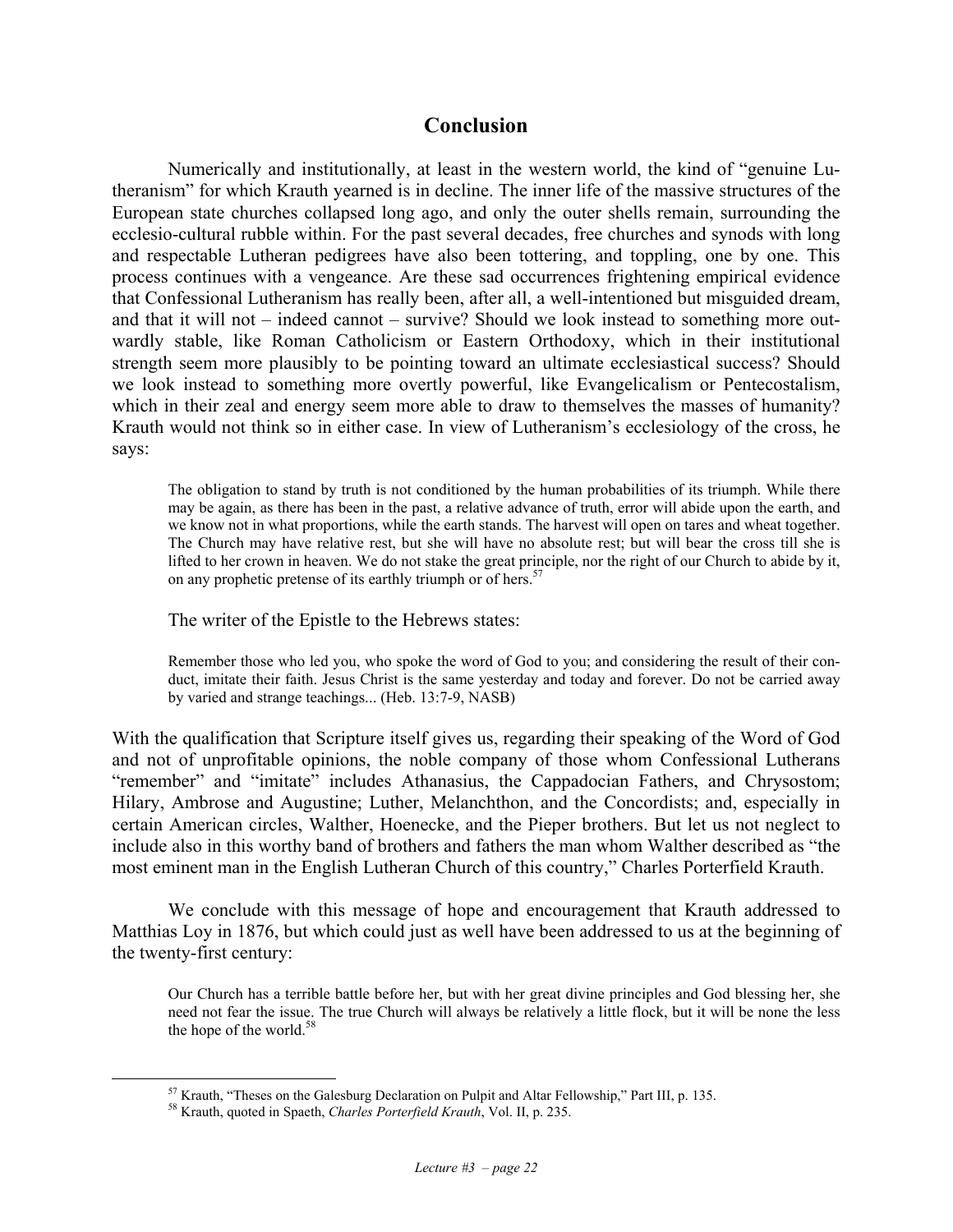*Those who have insight will shine brightly like the brightness of the expanse of heaven, and those who lead the many to righteousness, like the stars forever and ever.*  (Daniel 12:3, NASB)

David Jay Webber Ternopil', Ukraine October 1, 2004

#### **Addendum: Krauth on the Ministry**

During his very fruitful ministry Krauth produced much useful material on many specific articles of faith that we have had neither time nor space to explore here. This we regret. There is one subject, however, which is currently the focus of intense discussion in the Lutheran Church, about which we would like to share at least a few brief thoughts from Krauth's writings: the doctrine of the Public Ministry. We are persuaded that Krauth's insights on this topic can go a long way in helping the orthodox Lutheran Church of our day to arrive at a God-pleasing resolution of a multi-faceted debate that has been going on for quite some time.

In the context of studies pertaining to the preparation of a model constitution for General Council congregations, Krauth prepared eighteen very extensive Theses on the Doctrine of the Ministry that deserve to be much better known than they are.<sup>59</sup> In these Theses he begins with an acknowledgment of the divine institution and perpetual necessity of the Public Ministry:

To the end that God may be glorified in the *salvation* of men, our Lord Jesus Christ, in his Divine Unity with the Father and the Holy Ghost, has instituted the ministry; to *teach* the pure Gospel, and to *administer* the Sacraments rightly in the Church. ... This divinely instituted ministry is a sacred public office, conferred by legitimate vocation, on suitable men. ... The ministry is necessary as the ordinary instrumental medium ordained of God, whereby the Word and Sacraments which are the only means of grace in the strict and proper sense, are to be brought to men. ... Though God is the perpetuator of the ministry, as he is its author, He continues it on Earth, *by means of his Church*; through which He exercises his power of appointing teachers of the word. ... A minister, New Testament Bishop, Presbyter, Elder, or Evangelical Pastor, is a man legitimately called by God, through the Church, to teach the word publicly in the Church; to adminis-ter the sacraments, and to maintain sound discipline and good government.<sup>[60](#page-22-1)</sup>

<span id="page-22-0"></span><sup>&</sup>lt;sup>59</sup> These Theses can be found sequentially in the following articles: "Thetical Statement of the Doctrine Concerning the Ministry of the Gospel" [First Article], *Lutheran and Missionary*, Vol. XIV, No. 12 (December 31, 1874), p. 1; "Thetical Statement of the Doctrine of the Ministry" (Second Article), *Lutheran and Missionary*, Vol. XIV, No. 13 (January 7, 1875), p. 1; "The Doctrine of the Ministry Thetically Stated" (Third Article), *Lutheran and Ministry*, Vol. XIV, No. 15 (January 21, 1875), p. 1; and "The Doctrine of the Ministry Thetically Stated" (Fourth Article), *Lutheran and Missionary*, Vol. XIV, No. 19 (February 18, 1875), p. 1. Also helpful are Krauth's lectures on "Church Polity," published posthumously as follows: Part I, *Lutheran Church Review*, Vol. II, Whole No. 8 (October 1883), pp. 307-23; Part II, *Lutheran Church Review*, Vol. III, Whole No. 10 (April 1884), pp. 139-51; and Part III, *Lutheran Church Review*, Vol. III, Whole No. 12 (October 1884), pp. 320-34.<br><sup>60</sup> C. P. Krauth, "Thetical Statement of the Doctrine Concerning the Ministry of the Gospel" [First Article], *Luthera* 

<span id="page-22-1"></span>*and Missionary*, Vol. XIV, No. 12 (December 31, 1874), p. 1. Emphases in original.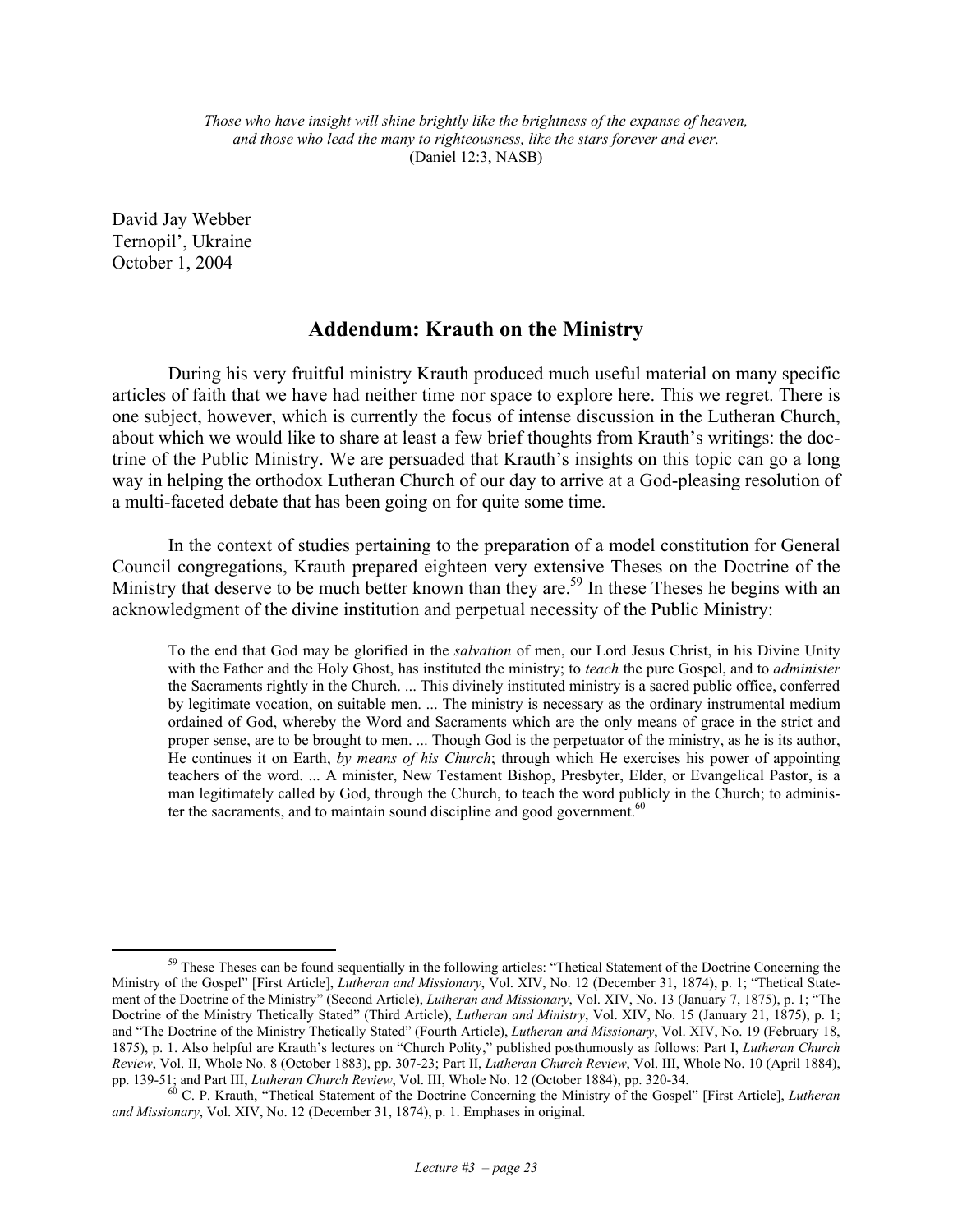Later, in his discussion of the origin and character of the office of deacon, Krauth introduces a very helpful distinction between the Public Ministry in the "stricter sense" and the Public Ministry in a "broader sense"<sup>61</sup>:

The deacons received power and entered on duties originally held and exercised by the Apostles as pastors of the Church at Jerusalem. The office was created by a separation of certain powers and duties of the ministry, and devolving them on a new class of officials. The deacons are not a part of the people to do the work pertaining to the people in common, but are a part of the officials of the Church, taking a share in the ministry and being in that broader sense ministers; aiding the pastoral ministry in its work by taking upon them, in conformity with the instructions of the Church, such collateral portions of the work as do not require the most important and special powers of the pastor and teacher. ... The true original conception of the deacon is that of the pastor's executive aid. The particular work assigned to the seven deacons, first chosen, was simply a determination of this general conception, produced by the specific nature of the case. The distribution of a common fund in alms, or the service of poor widows is not the whole generic idea of the diaconate, though it was its whole actual function at first. ... Deacons were not originally appointed to preach the Gospel, or to administer the Sacraments, or to bear official part in the government of the Church. They are in their proper intent executive aids of the ministry, in its collateral labors, or in the incidental, not essential, parts of its proper work. ... Deacons are not ministers in the specific or stricter sense, nor are they essential to the organization of every congregation. A congregation, now, like the congregation at Jerusalem in its first stage, can exist as an organization without deacons... So far as is not inconsistent in any manner or degree with the sole direct Divine authority of the ministry of the Word to teach publicly in the Church and to administer the Sacraments, nor with the rights and duties inseparably connected therewith, the Church has liberty to enlarge the functions of the diaconate in keeping with its original generic idea, so as to make it, in accordance with her increasing needs, a more efficient executive aid to her ministers. In the Ancient Church, enlarging in her liberty the functions of the deacons, as executive aids to the ministry of the Word in the service of the Church, the deacons took care of the sacred utensils employed in the sacraments; they received the contributions of the people, and conveyed them to the pastor; they took part in reading the Scriptures in public worship; at the request of the pastor they might take part in the *distribution* (not in the consecration) of the elements; they helped to preserve order and decorum in the service of the sanctuary; they furnished to the pastor information that would be useful to him in his labors – they were his almoners – in short, they were the executive aids of the minister of the Word, in the closest relations of official reverence, and of faithful service to him..[.62](#page-23-1)

As Krauth continues his discussion of the diaconate, he goes on to a consideration of the ancient church's office of deaconess, which in the nineteenth century was in the process of being revived within Lutheranism:

In some Churches, especially among the Gentile converts, there were Deaconesses, Christian women, largely selected from the widows known as faithful and holy. They were occupied with the care of the sick and of the poor, and with the externals of the Church's work. They were in the one diaconate with its official character, as an executive aid of the ministry unchanged, and with its specific characteristics determined by the special gifts and facilities pertaining to Christian women. In the Ancient Church they gave instruction to the female catechumens, rendered the necessary aid at their Baptism, were guardians of the pri-

<span id="page-23-0"></span> $<sup>61</sup>$  A distinction between the Public Ministry in the "narrow sense" and the Public Ministry in a "wider sense" is also</sup> used by E. W. Kaehler in an essay that was originally published in *Lehre und Wehre* (in three parts) in 1874: "Does a Congregation Ordinarily Have the Right Temporarily to Commit an Essential Part of the Holy Preaching Office to a Layman?," *Logia*, Vol. VI, No. 3 (Holy Trinity 1997), pp. 37-43. This exact terminology does not appear in the writings of people like Luther, Chemnitz, or David Chytraeus, but the idea that this terminology is intended to clarify and expresses can definitely be found in their writings. See, for example, Martin Luther, "A Sermon on Keeping Children in School," *Luther's Works*, Vol. 46 (Philadelphia: Fortress Press, 1967), pp. 219-31; Martin Chemnitz, *Examination of the Council of Trent*, Part II (Saint Louis: Concordia Publishing House, 1978), pp. 682-88; and David Chytraeus, *On Sacrifice* (Saint Louis: Concordia Publishing House, 1962), pp.

<span id="page-23-1"></span><sup>97-102. &</sup>lt;sup>62</sup> Krauth, "Thetical Statement of the Doctrine Concerning the Ministry of the Gospel" [First Article], p. 1. Emphasis in original.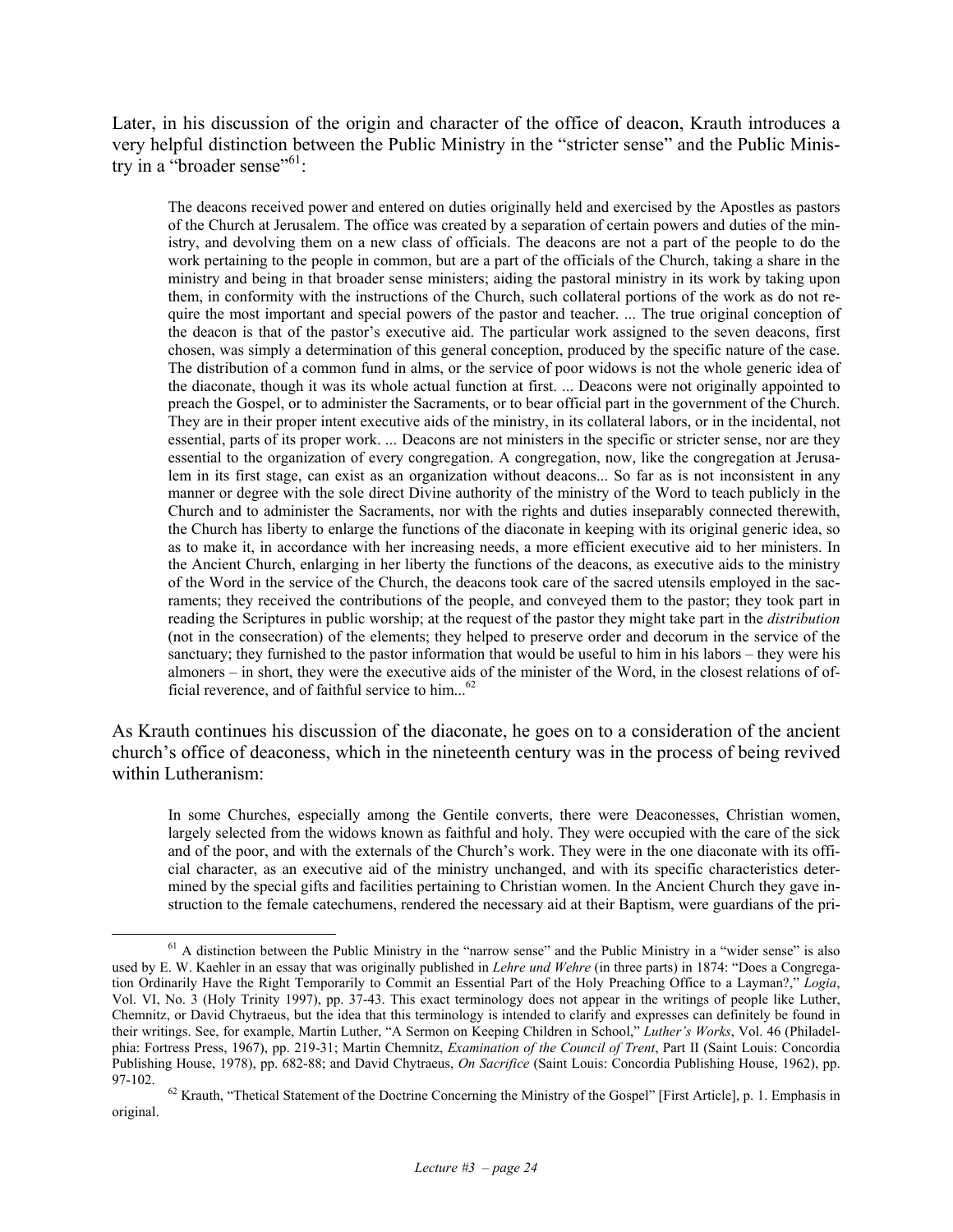vate life of Christian women, gave useful information to the pastors and such assistance as the pastors desired. They tenderly cared for the martyrs, confessors, travelers, sick and needy persons, especially though not exclusively of their own sex, and preserved order among the women in public worship.<sup>6</sup>

Obviously, Krauth sees no female equivalent to deaconesses within the category of the Public Ministry in the stricter sense. The ordinary offices of spiritual oversight in the church that involve the carrying out of the distinctive duties of the pastoral ministry ("Bishop, Presbyter, Elder, or Evangelical Pastor") are not open to women. Again, to quote Krauth, such offices are to be "conferred by legitimate vocation, on suitable men."

According to Krauth, neither deacons nor deaconesses were serving in the "ministry of the Word" in the stricter or narrower sense. They were, however, carrying out certain limited spiritual duties that were, in their origin, constituent components of the "ministry of the Word," and that would otherwise be carried out by the church's pastors as a natural and necessary part of their own ministry. Deacons, for example, were authorized to read publicly from the Scriptures and to assist in the distribution of the Lord's Supper, while deaconesses were authorized to give instruction to female catechumens and to assist at their baptisms. Those who serve in diaconal offices like this, also in our day, would therefore properly be understood to be ministers of the Church in a "broader sense."[64](#page-24-1) Krauth elsewhere approaches this from a slightly different angle:

The Apostles were missionaries, not merely under the necessity of the case, but, under the guidance of the Holy Spirit gave security to the work and wrought and made a basis for its extension by organizing congregations in which the life of the disciple found its home and sphere of labor. With the establishment of these congregations, and as an essential part of their organization was connected the institution of the congregational pastorate, the vocation which was to superintend and spiritually rule the congregations, to conduct the public services, to administer the sacraments, to labor in the word and in doctrine and to watch for souls to the conversion of sinners and the building up of saints. The pastorate was the determination to a distinct office of so much of the Apostolate as pertained to the single congregation. The institution of the Apostolate was the general institution of the entire ministry, whose specific forms, especially the Presbyterateepiscopate, and the diaconate, were but concrete classifications of particular functions involved in the total idea of the ministry. The specific ministries are but distributions of the Apostolate in its ordinary and permanent functions.<sup>65</sup>

The debate over the necessity, or at least over the ecumenical desirability, of embracing the so-called "historic episcopate" has been agitating certain segments of world Lutheranism in recent years. On this subject in general, Krauth writes, with his typical wit, that

In their extraordinary powers and functions the Apostles had no *successors*. In their ordinary ones all true ministers of Christ are their successors. There is a ministerial succession unbroken in the Church; but, there is no personal succession in a particular line of transmission. The ministry that is, ordains the ministry that comes. The ministry of successive generations has always been inducted into the office by the ministry pre-

<span id="page-24-1"></span><span id="page-24-0"></span>

 $^{63}$  Krauth, "Thetical Statement of the Doctrine Concerning the Ministry of the Gospel" [First Article], p. 1.  $^{64}$  Krauth had not learned this approach in seminary. His own Dogmatics professor taught categorically an qualification: "As to the deacons, for whose election Paul gives directions, they were not ministers, but, as we are expressly told, laymen elected by the members of the church 'to serve at tables,' in order that the apostles might be released from that duty, and be able to give themselves 'continually to prayer and the ministry of the word.'" S. S. Schmucker, *Elements of Popular Theology*, 5th edition (Philadelphia: S. S. Miles, 1845), pp. 221-22.<br><sup>65</sup> C. P. Krauth, "Church Polity," Part I, *Lutheran Church Review*, Vol. II, Whole No. 8 (October 1883), p. 317.

<span id="page-24-2"></span>